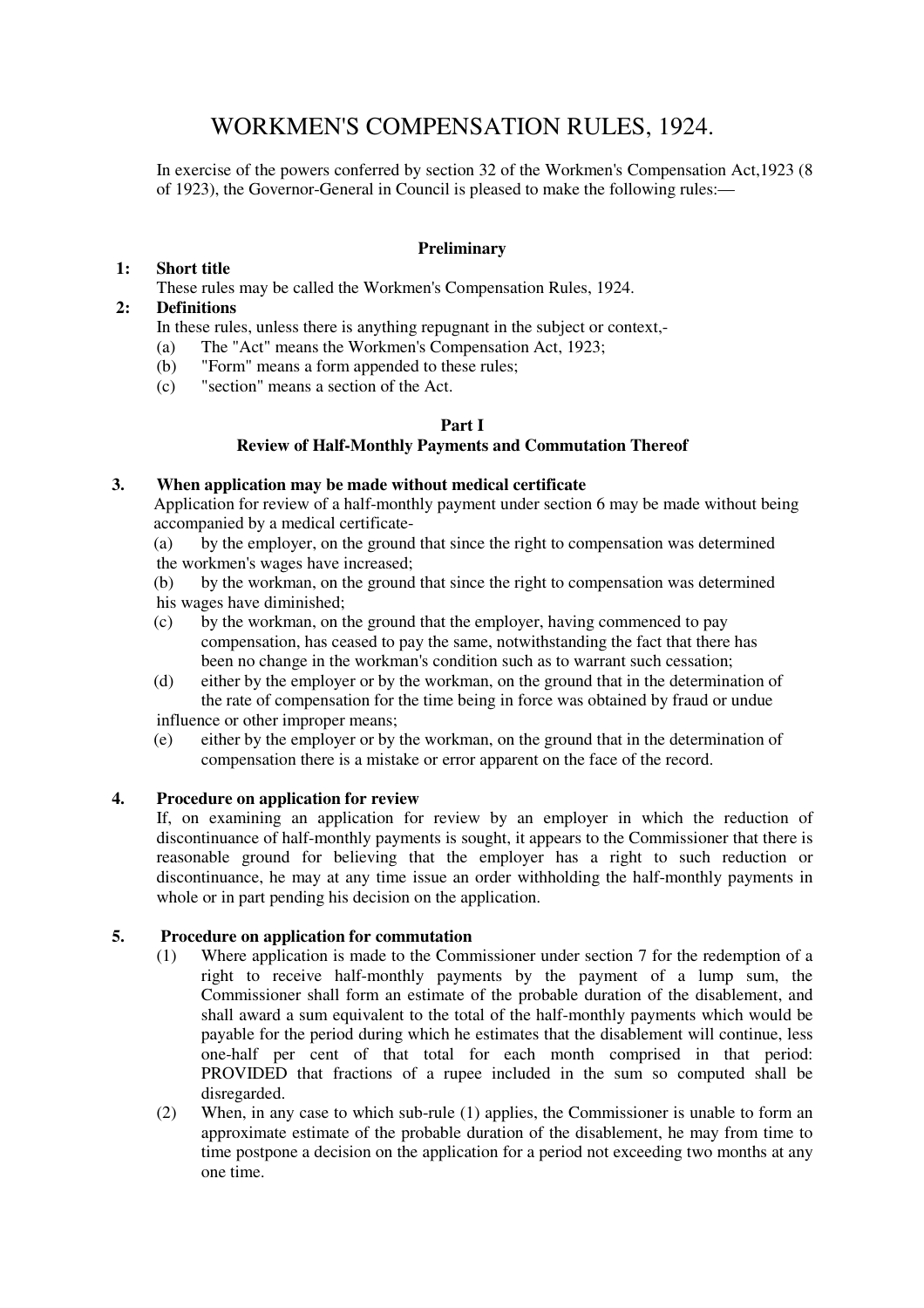#### **Part II Deposit of Compensation**

#### **6. Deposit under section 8(1)**

- (1) An employer depositing compensation with the Commissioner under sub-section (1) of section 8, in respect of a workman whose injury has resulted in death shall furnish therewith a statement in *Form A*, and shall be given a receipt in *Form B.* In other cases of deposits with the Commissioner under sub-section (1) of section 8, the employer shall furnish a statement in *Form AA,* and shall be given a receipt in *Form B.*
- (2) If, when depositing compensation in respect of fatal accidents, the employer indicates in the statement referred to in sub-rule (1) that he desires to be made a party to the distribution proceedings, the Commissioner shall, before allotting the sum deposited as compensation, afford to the employer an opportunity of establishing that the person to whom he proposes to allot such sum is not a dependent of the deceased workman or, as the case may be, 'that no one of such persons is a dependant'.
- (3) The statement of disbursements to be furnished on application by the employer under sub-section (4) of section 8 shall be in *Form C.*

#### **7. Publication of list of deposits**

The Commissioner shall cause to be displayed, in a prominent position outside his office, an accurate list of the deposits received by him under sub-section (1) of section 8, together with the names and addresses of the depositors and of the workmen in respect of whose death or injury the deposits have been made.

#### **8. Application by dependants for deposit of compensation**

- (1) A dependant of a deceased workman may apply to the Commissioner for the issue of an order to deposit compensation in respect of the death of the workman. Such application shall be made in *Form C.*
- (2) If compensation has not been deposited, the Commissioner shall dispose of such application in accordance with the provisions of Part V of these rules:

#### PROVIDED that-

- (a) the Commissioner may, at any time before issues are framed, cause notice to be given in such manner as he thinks fit to all or any of the dependants of the deceased workman who have not joined in the application, requiring them, if they desire to join therein, to appear before him on a date specified in this behalf;
- (b) any dependant to whom such notice has been given and who fails to appear and to join in the application on the date specified in the notice shall not be permitted thereafter to claim that the employer is liable to deposit compensation unless he satisfies the Commissioner that he was prevented by any sufficient cause from appearing when the case was called on for hearing.
- (3) If, after completing the enquiry into the application, the Commissioner issues an order requiring the employer to deposit compensation in accordance with sub-section (1) of section 8, nothing in sub-rule (2) shall be deemed to prohibit the allotment of any part of the sum deposited as compensation to a dependant of the deceased workman who failed to join the application.

#### **9. Deposit under section 8(2)**

An employer depositing compensation in accordance with sub-section (2) of section 8, shall furnish therewith a statement in *Form D*, and shall be given a receipt in *Form E.*

#### **10. Investment of money**

Money in the hands of Commissioner may be invested for the benefit of the dependants of deceased workman in Government Securities or Post Office Cash Certificates, or may be deposited in a Post Office Savings Bank.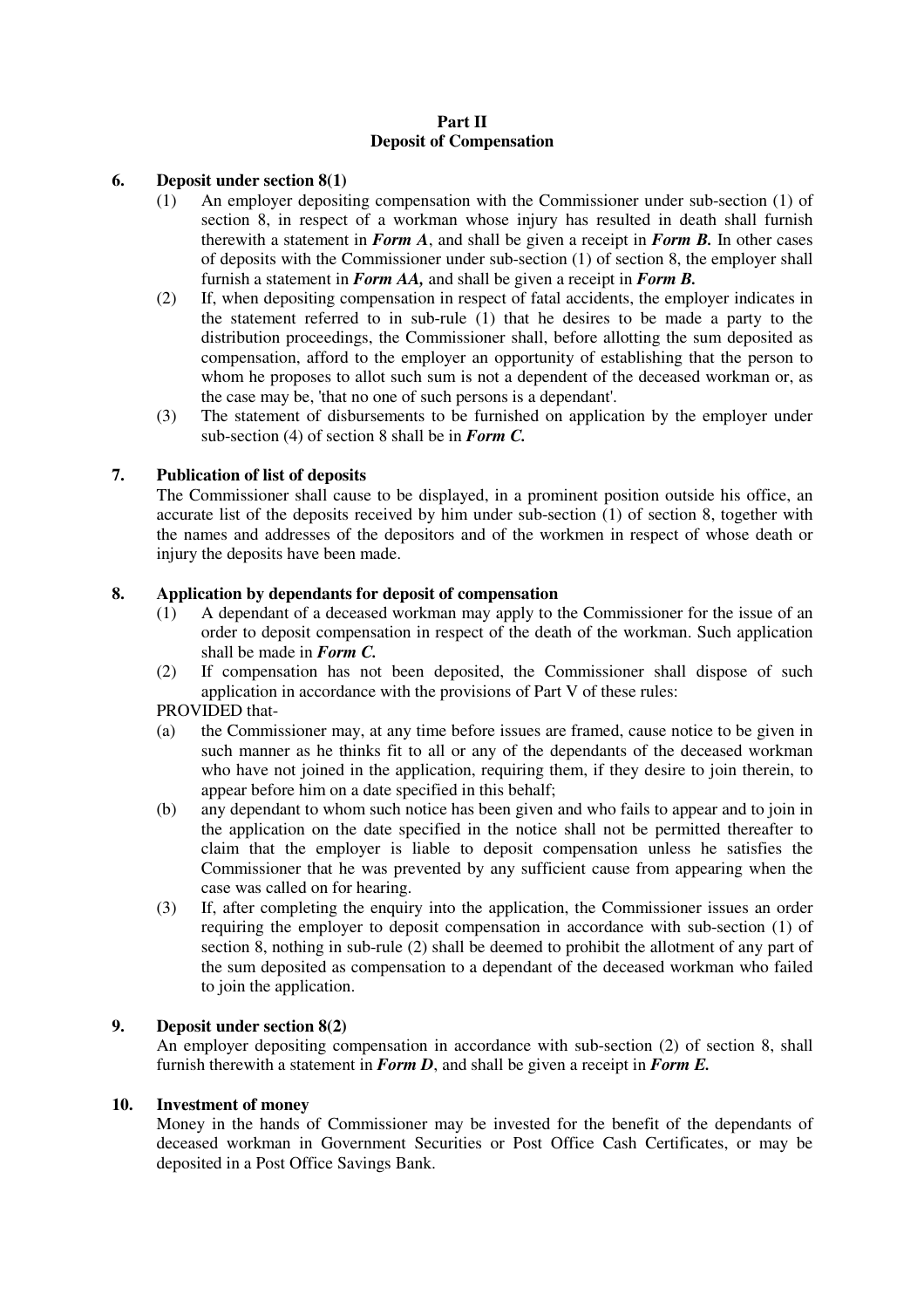#### **Part III Reports of Accidents**

#### **11. Report of fatal accidents**

The report required by section 10B shall, subject to such rules, if any, as may be made by the State Government, be in *Form EE.*

# **12. Right of employer to present memorandum when information received**

(1) Any employer who has received information of an accident may at any time, notwithstanding the fact that no claim for compensation has been instituted in respect of such accident, present to the Commissioner a memorandum, supported by an affidavit made by himself or by any person subordinate to him having knowledge of the facts stated in the memorandum, embodying the results of any investigation or enquiry which has been made into the circumstances or cause of the accident. which has been made into the circumstances or cause of (2) A memorandum presented under sub-rule (1) shall, subject to the payment of such fee

as may be prescribed, be recorded by the Commissioner.

# **Part IV Medical Examination**

**13. Workman not to be required to submit to medical examination save in accordance with rules** 

A workman who is required by sub-section (1) of section 11 to submit himself for medical examination shall be bound to do so in accordance with the rules contained in this part and not otherwise.

**14 Examination when workman and medical practitioner both on premises.** When such workman is present at the employer's premises, and the employer offers to have him examined free of charge by a qualified medical practitioner who is so present, the workman shall submit himself for examination forthwith.

#### **15. Examination in other cases**

In cases to which rule 14 does not apply, the employer may-

- (a) send the medical practitioner to the place where the workman is residing for the time being in which case the workman shall submit himself for medical examination on being requested to do so by the medical practitioner, or
- (b) send to the workman an offer in writing to have him examined free of charge by a qualified medical practitioner, in which case the workman shall submit himself for medical examination at the employer's premises or at such other place in the vicinity as is specified in such offer and at such time as is so specified:

PROVIDED that-

- (i) the time so specified shall not, save with the express consent of the workman, be between the hours of 7 p.m. and 6 a.m., and
- (ii) in cases where the workman's condition renders it impossible or inadvisable that he should leave the place where he is residing for the time being, he shall not be required to submit himself for medical examination save at such place.

#### **16. Restriction on number of examinations**

A workman who is in receipt of a half-monthly payment shall not be required to submit himself for medical examination elsewhere than at the place where he is residing for the time being more than twice in the first month following the accident or more than once in any subsequent month.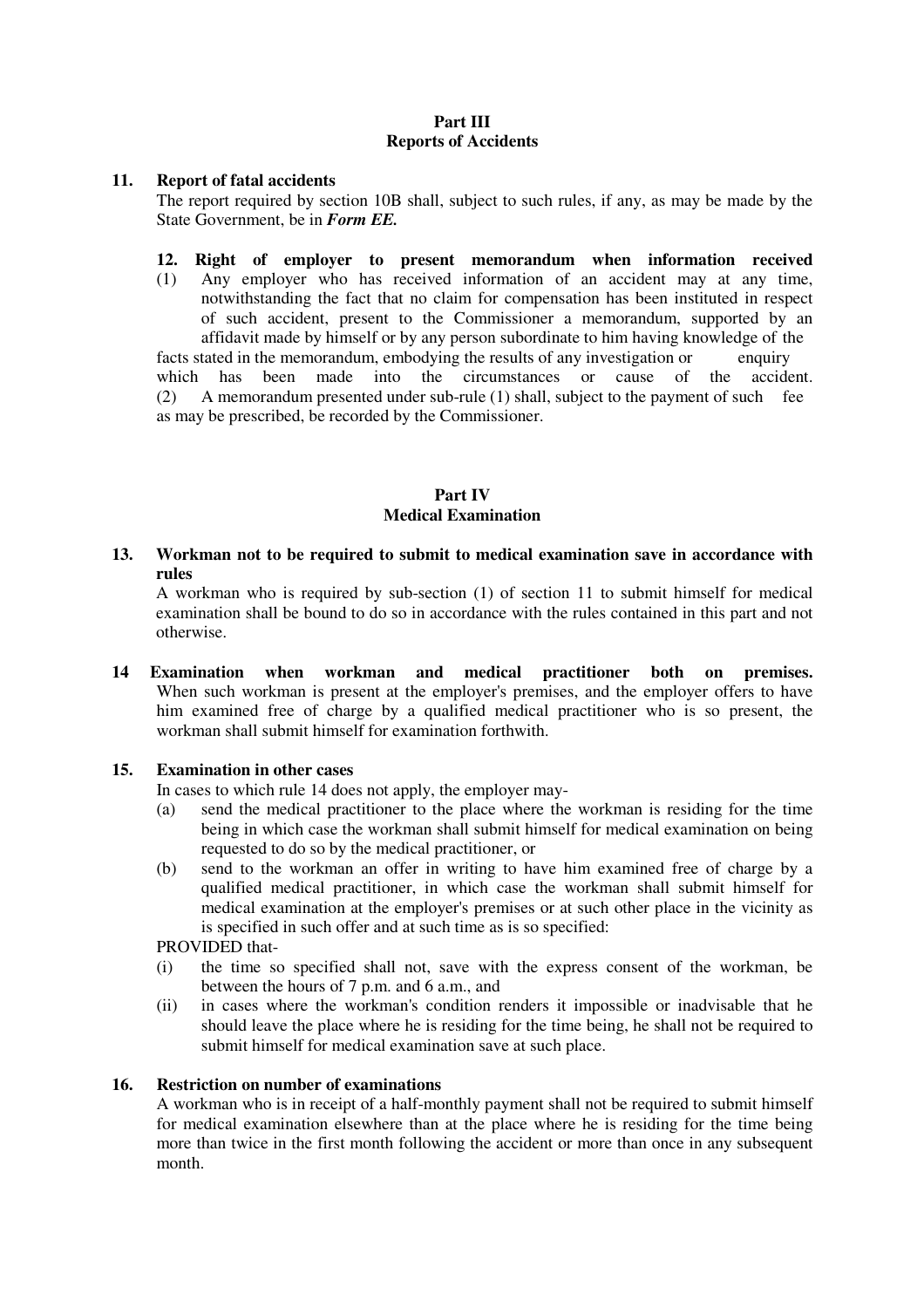#### **17. Examination after suspension of right to compensation**

If a workman whose right to compensation has been suspended under sub-section (2) or subsection (3) of section 11, subsequently offers himself for medical examination, his examination shall take place on the employer's premises or at such other place in the vicinity as may be fixed by the employer, and at a time to be fixed by the employer not being, save with the express consent of the workman, more than seventy-two hours after the workman has so offered himself.

#### **18. Examination of women**

- (1) No woman shall without her consent be medically examined by a male practitioner, save in the presence of another woman.
- (2) No woman shall be required to be medically examined by a male practitioner if she deposits a sum sufficient to cover the expenses of examination by a female practitioner.

# **Part V Procedure**

#### **19. Introductory**

Save as otherwise provided in these rules, the procedure to be followed by Commissioner in the disposal of cases under the Act or these rules and by the parties in such cases shall be regulated in accordance with the rules contained in this part.

#### **20. Application**

- (1) Any application of the nature referred to in section 22 may be sent to the Commissioner by registered post or may be presented to him or to any of his subordinates authorised by him in this behalf and, if so sent or presented, shall, unless the Commissioner otherwise directs, be made in duplicate in the appropriate Form, if any, and shall be signed by the applicant.
- (2) There shall be appended to every such application a certificate, which shall be signed by the applicant, to the effect that the statement of facts contained in the applications is to the best of his knowledge and belief accurate.

#### **21. Production of documents**

- (1) When the application for relief is based upon a document, the document shall be appended to the application.
- (2) Any other document which any party desires to tender in evidence shall be produced at or before the first hearing.
- (3) Any document which is not produced at or within the time specified in sub-rule (1) or sub-rule (2), as the case may be, shall not, without the sanction of the Commissioner, be admissible in evidence on behalf of the party who should have produced it.
- (4) Nothing in this rule applies to any document which is produced for the purpose of crossexamining a witness or is handed to a witness to refresh his memory.

#### **22. Application presented to wrong Commissioner**

- (1) If it appears to the Commissioner on receiving application that it should be presented to another Commissioner, he shall return it to the applicant after endorsing upon it the date of the presentation and return, the reason for returning it and designation of the Commissioner to whom it should be presented.
- (2) If it appears to the Commissioner at any subsequent stage that an application should have been presented to another Commissioner, he shall send the application to the Commissioner empowered to deal with it and shall inform the applicant (and the opposite party, if he has received a copy of the application under rule 26, accordingly.
- (3) The Commissioner to whom an application is transferred under sub-rule (2) may continue the proceedings as if the previous proceedings or any part of them had been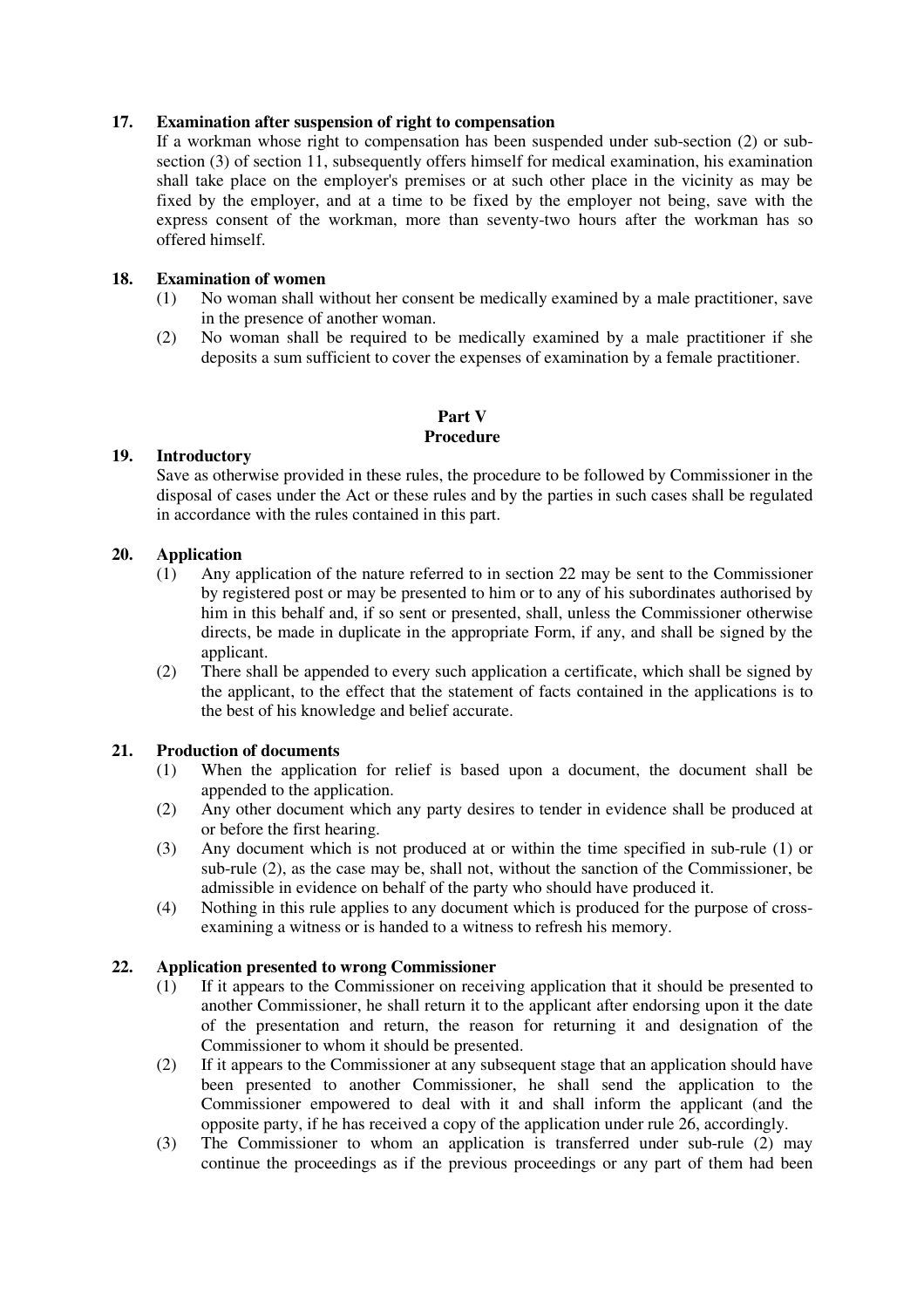taken before him, if he is satisfied that the interest of the parties will not thereby be prejudiced.

#### **23. Examination of applicant**

- (1) On receiving an application of the nature referred to in section 22, the Commissioner may examine the applicant on oath, or may send the application to any officer authorised by the State Government in this behalf and direct such officer to examine the applicant and his witnesses and forward the record thereof to the Commissioner.
- (2) The substance of any examination made under sub-rule (1), shall be recorded in the manner provided for the recording of evidence in section 25.

#### **24. Summary dismissal of application**

- (1) The Commissioner may, after considering the application and the result of any examination of the applicant under rule 23, summarily dismiss the application, if, for reasons to be recorded, he is of opinion that there are no sufficient grounds for proceeding thereon.
- (2) The dismissal of the application under sub-rule (1) shall not of itself preclude the applicant from presenting a fresh application for the settlement of the same matter.

#### **25. Preliminary inquiry into application**

If the application is not dismissed under rule 24, the Commissioner may, for reasons to be recorded, call upon the applicant to produce evidence in support of the application before calling upon any other party, and, if upon considering such evidence the Commissioner is of opinion that there is no case for the relief claimed, he may dismiss the application with a brief statement of his reasons for so doing.

#### **26. Notice to opposite party**

If the Commissioner does not dismiss the application under rule 24 or rule 25, he shall send to the party from whom the applicant claims relief (hereinafter referred to as the opposite party) a copy of the application, together with a notice of the date on which he will dispose of the application, and may call upon the parties to produce upon that date any evidence which they may wish to tender.

#### **27. Appearance and examination of opposite party**

- (1) The opposite party may, and if so required by the Commissioner, shall, at or before the first hearing or within such time as the Commissioner may permit, file a written statement dealing with the claim raised in the application, and any such written statement shall form a part of the record.
- (2) If the opposite party contests the claim, the Commissioner may, and, if no written statement has been filed, shall proceed to examine him upon the claim and shall reduce the result of examination to writing.

#### **28. Framing of issues**

- (1) After considering any written statement and the result of any examination of the parties, the Commissioner shall ascertain on what material propositions of fact or of law the parties are at variance and shall thereupon proceed to frame and record the issues upon which the right decision of the case appears to him to depend.
- (2) In recording the issues, the Commissioner shall distinguish between those issues which in his opinion concern points of facts and those which concern points of law.

#### **29. Power to postpone trial of issues of facts where issues of law arise**

When issues both of law and of fact arise in the same case, and the Commissioner is of opinion that the case may be disposed of on the issues of law only, he may try those issues first, and for that purpose may, if he thinks fit, postpone the settlement of the issues of fact until after the issues of law have been determined.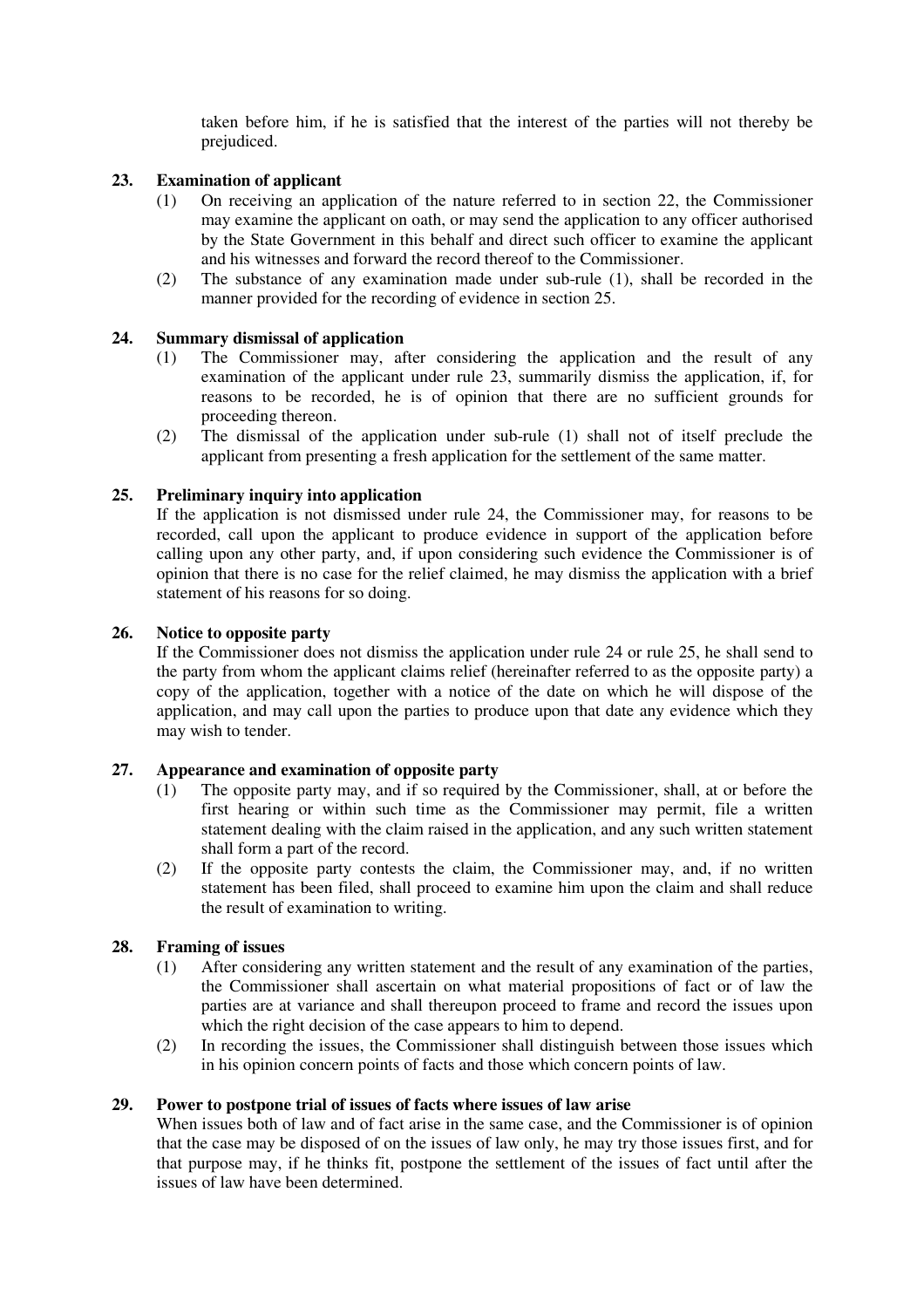## **30. Diary**

The Commissioner shall maintain under his hand a brief diary of the proceedings of an application.

#### **31. Reasons for postponement to be recorded**

If the Commissioner finds it impossible to dispose of an application at one hearing, he shall record the reasons which necessitate a postponement.

#### **32. Judgement**

- (1) The Commissioner, in passing orders, shall record concisely a judgment, his finding on each of the issues framed and his reasons for such finding.
- (2) The Commissioner, at the time of signing and dating his judgment, shall pronounce his decision, and thereafter no addition or alteration shall be made to the judgment other than the correction of a clerical or arithmetical mistake arising from any accidental slip or omission.

#### **33. Summoning of witnesses**

If an application is presented by any party to the proceedings for the citation of witnesses, the Commissioner shall, on payment of the prescribed expenses, and fees, issue summons for the appearance of such witnesses, unless he considers that their appearance is not necessary for the just decision of the case.

#### **34. Exemption from payment of costs**

If the Commissioner is satisfied that the applicant is unable, by reason of poverty, to pay the prescribed fees, he may remit any or all of such fees. If the case is decided in favour of the applicant, the prescribed fees which, had they not been remitted, would have been due to be paid, may be added to the costs of the case and recovered in such manner as the Commissioner in his order regarding costs may direct.

### **35. Right of entry for local inspection**

A Commissioner before whom any proceeding relating to an injury by accident is pending may at any time enter the place where the workman was injured, or where the workman ordinarily performed his work, for the purpose of making a local inspection or of examining any person likely to be able to give information relevant to the proceedings: PROVIDED that the Commissioner shall not enter any premises of any industrial establishment, except during the ordinary working hours of that establishment, save with the permission of the employer or of some person directly responsible to him for the management of the establishment.

# **36. Procedure in connection with local inspection**

- (1) If the Commissioner proposes to conduct a local inspection with a view to examining on the spot the circumstances in which an accident took place, he shall give the parties or their representatives notice of his intention to conduct such inspection, unless in his opinion the urgency of the case renders the giving of such notice impracticable. (2) Such notice may be given orally or in writing, and in the case of an employer, may be given to any person upon whom notice of a claim can be served under sub-section (2) of section 10, or the representative of any such person.
- (3) Any party, or the representative of any party, may accompany the Commissioner at a local inspection.
- (4) The Commissioner, after making a local inspection, shall note briefly in a memorandum any facts observed, and shall show the memorandum to any party who desires to see the same, and, on payment of the prescribed fee, shall supply any party with a copy thereof.
- (5) The memorandum shall form part of the record.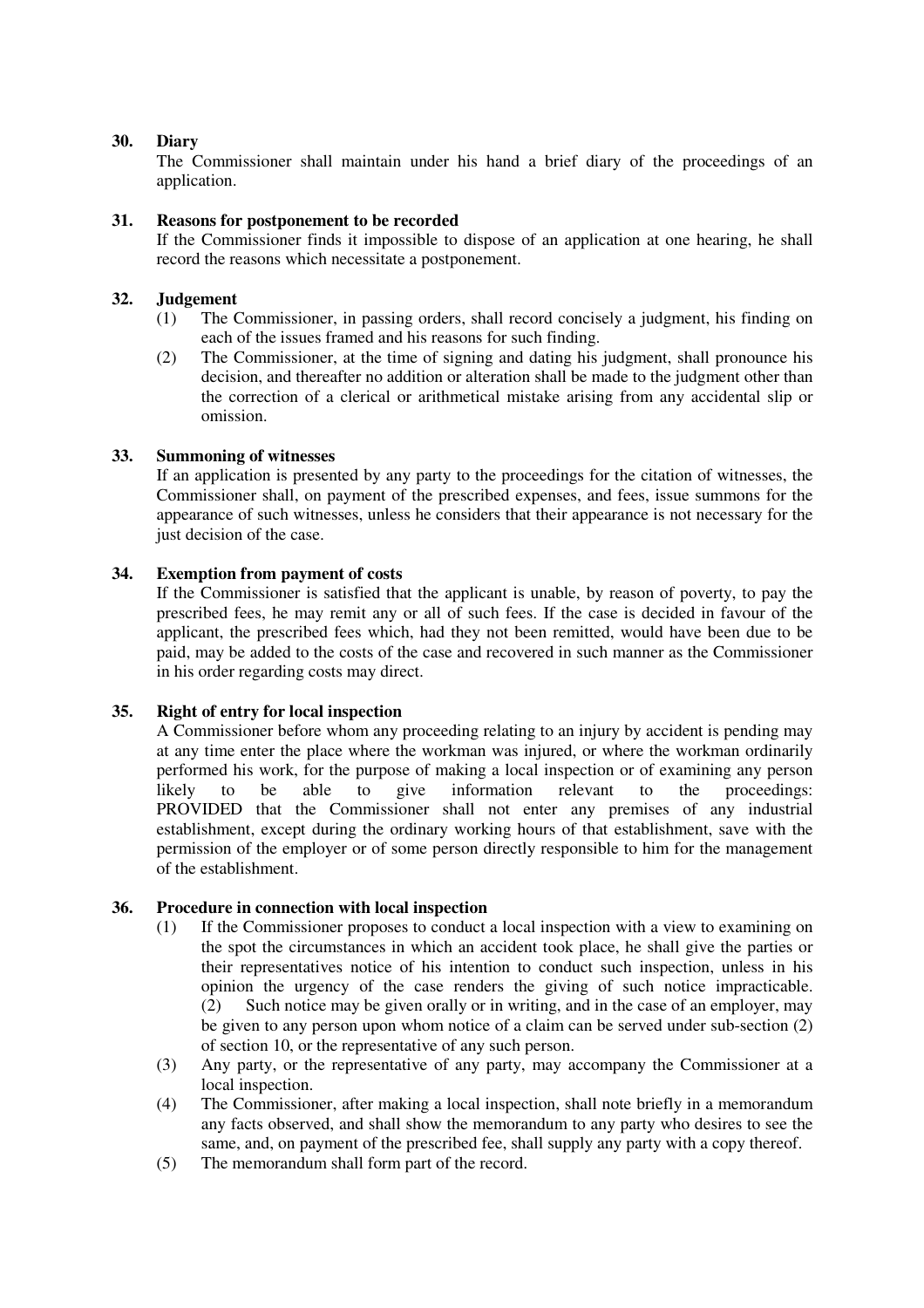# **37. Power of summary examination**

- (1) The Commissioner during a local inspection or at any other time, save at a formal hearing of a case pending before him, may examine summarily any person likely to be able to give information relating to such case, whether such person has been or is to be called as a witness in the case or not, and whether any or all of the parties are present or not.
- (2) No oath shall be administered to a person examined under sub-rule (1).
- (3) Statements made by persons examined under sub-rule (1), if reduced to writing, shall not be signed by the person making the statement, nor shall they, except as hereinafter provided, be incorporated in the record or utilised by the Commissioner for the purpose of arriving at a decision in the case.
- (4) If a witness who has been examined under sub-rule (1) makes in evidence any material statement contradicting any statement made by him in such examination and reduced to writing, the Commissioner may call his attention to such statement, and shall in that case direct that the parties be furnished with the relevant part of such statement for the purpose of examining or cross-examining the witness.
- (5) Any statement or part of a statement which is furnished to the parties under sub-rule (4) shall be incorporated in the record.
- (6) Where a case is settled by agreement between the parties, the Commissioner may incorporate in the record any statement made under sub-rule (1) and may utilise such statement for the purpose of justifying his acceptance of, or refusal to accept, the agreement reached.

#### **38. Agreement to abide by Commissioner's decision**

- (1) If a party states in writing his willingness to abide by the decision of the Commissioner, the Commissioner shall inquire whether the other party is willing to abide by his decision.
- (2) If the other party agrees to abide by the Commissioner's decision, the fact of his agreement shall be recorded in writing and signed by him.
- (3) If the other party does not agree to abide by the Commissioner's decision, the first party shall not remain under an obligation so to abide.

#### **39. Procedure where indemnity claimed under section 12(2)**

- (1) Where the opposite party claims that if compensation is recovered against him he will be entitled under sub-section (2) of section 12 to be indemnified by a person not being a party to the case, he shall, when first called upon to answer the application, present a notice of such claim to the Commissioner accompanied by the prescribed fee, and the Commissioner shall thereupon issue notice to such person in Form J.
- (2) If any person served with a notice under sub-section (1) desires to contest the applicant's claim for compensation or the opposite party's claim to be indemnified, he shall appear before the Commissioner on the date fixed for the hearing of the case or on any date to which the case may be adjourned and, if he so appears, shall have all the rights of a party to the proceedings; in default of so appearing he shall be deemed to admit the validity of any award made against the opposite party and to admit his own liability to indemnify the opposite party for any compensation recovered from him:

PROVIDED that, if any person so served appears subsequently and satisfies the Commissioner that he was prevented by any sufficient cause from appearing, the Commissioner shall, after giving notice to the aforesaid opposite party, hear such person, and may set aside or vary any award made against such person under this rule upon such terms as may be just.

(3) If any person served with notice under sub-rule (1), whether or not he desires to contest the applicant's claim for compensation or the opposite party's claim to be indemnified, claims that being a contractor he is himself a principal and is entitled to be indemnified by a person standing to him in the relation of a contractor from whom the workman could have recovered compensation, he shall on or before the date fixed in the notice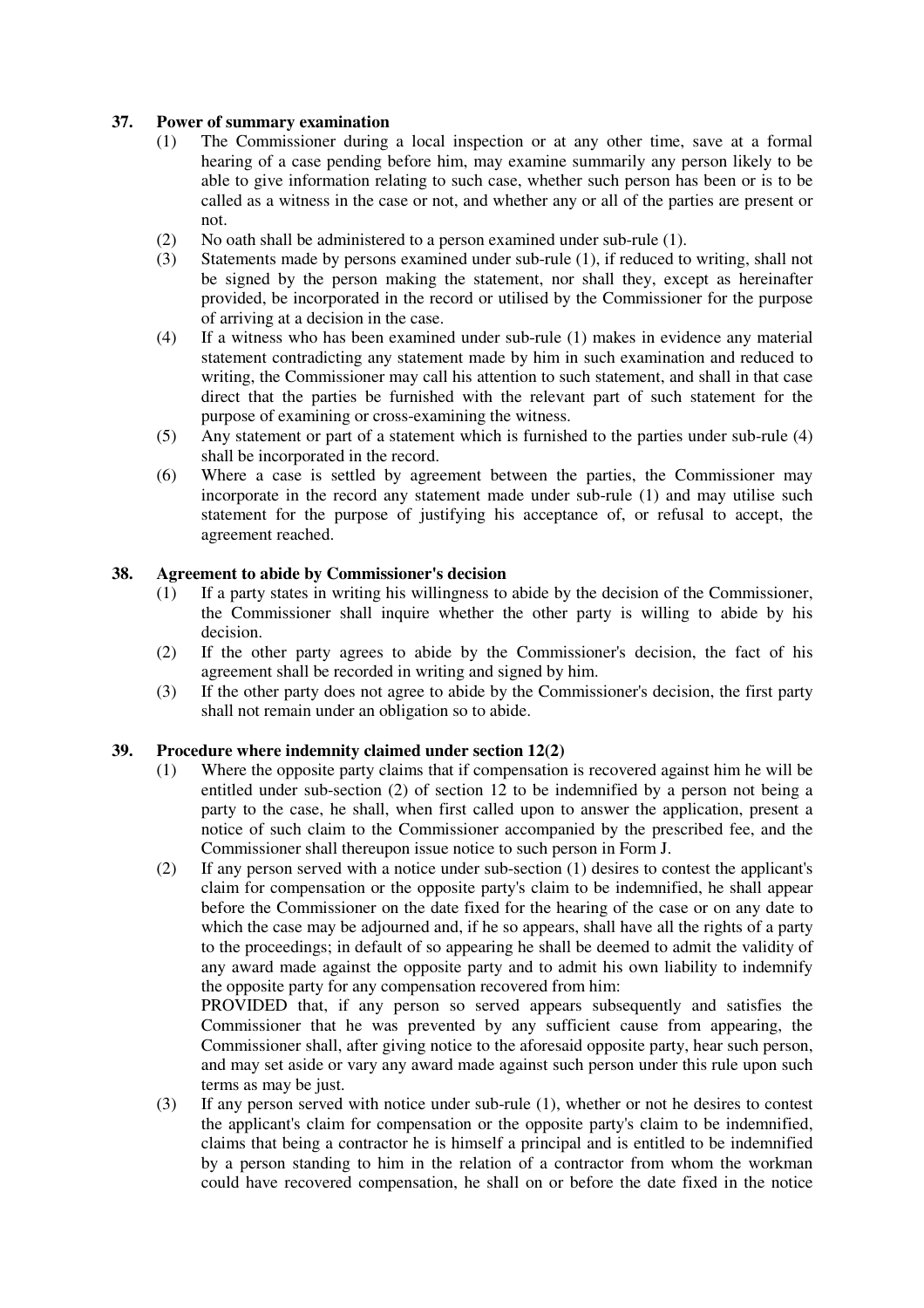under sub-rule (1) present a notice of such claim to the Commissioner accompanied by the prescribed fee and the Commissioner shall thereupon issue notice to such person in Form JJ.

(4) If any person served with a notice under sub-rule (3) desires to contest the applicant's claim for compensation, or the claim under sub-rule (3) to be indemnified, he shall appear before the Commissioner on the date fixed in the notice in Form JJ or on any date to which the case may be adjourned and, if he so appears, shall have all the rights of a party to the proceedings in default of so appearing he shall be deemed to admit the validity of any award made against the original opposite party or the person served with a notice under sub-rule (1) and to admit his own liability to indemnify the party against whom such award is made for any compensation recovered from him:

PROVIDED that, if any person so served appears subsequently and satisfies the Commissioner that he was prevented by any sufficient cause from appearing, the Commissioner shall, after giving notice to all parties on the record, hear such person, and may set aside or vary any award made against such person under this rule upon such terms as may be just.

(5) In any proceeding in which a notice has been served on any person under sub-rule (1) or sub-rule (3) the Commissioner shall, if he awards compensation, record in his judgment a finding in respect of each of such persons whether he is or is not liable to indemnify any of the opposite parties, and shall specify the party, if any, whom he is liable to indemnify.

# **40. Procedure in connected cases**

- (1) Where two or more cases pending before a Commissioner arise out of the same accident, and any issue involved is common to two or more such cases, such cases may, so far as the evidence bearing on such issue is concerned, be heard simultaneously.
- (2) Where action is taken under sub-rule (1) the evidence bearing on the common issue or issues shall be recorded on the record of one case, and the Commissioner shall certify under his hand on the records of any such other case, the extent to which the evidence so recorded applies to such other case, and the fact that the parties to such other case had the opportunity of being present, and if they were present, of cross-examining the witnesses.

# **41. Certain provisions of Code of Civil Procedure, 1908 to apply**

Save as otherwise expressly provided in the Act or these Rules the following provisions of the First Schedule to the Code of Civil Procedure, 1908, namely, those contained in Order V, Rules 9 to 13 and 15 to 30: Order IX; Order XIII, Rules 3 to 10; Order XVI, Rules 2 to 21; Order XVII; and Order XVIII, Rules 1 and 2, shall apply to proceedings before Commissioners, in so far as they may be applicable thereto:

PROVIDED that-

- (a) for the purpose of facilitating the application of the said provisions the Commissioner may construe them with such alterations not affecting the substance as may be necessary or proper to adapt them to the matter before him;
- (b) the Commissioner may, for sufficient reasons, proceed otherwise than in accordance with the said provisions, if he is satisfied that the interests of the parties will not thereby be prejudiced.

#### **42. Provision regarding signature of forms**

Any form, other than a receipt for compensation, which is by these rules required to be signed by a Commissioner may be signed under his direction and on his behalf by any officer subordinate to him appointed by him in writing for this purpose.

#### **43. Apportionment of compensation among dependants**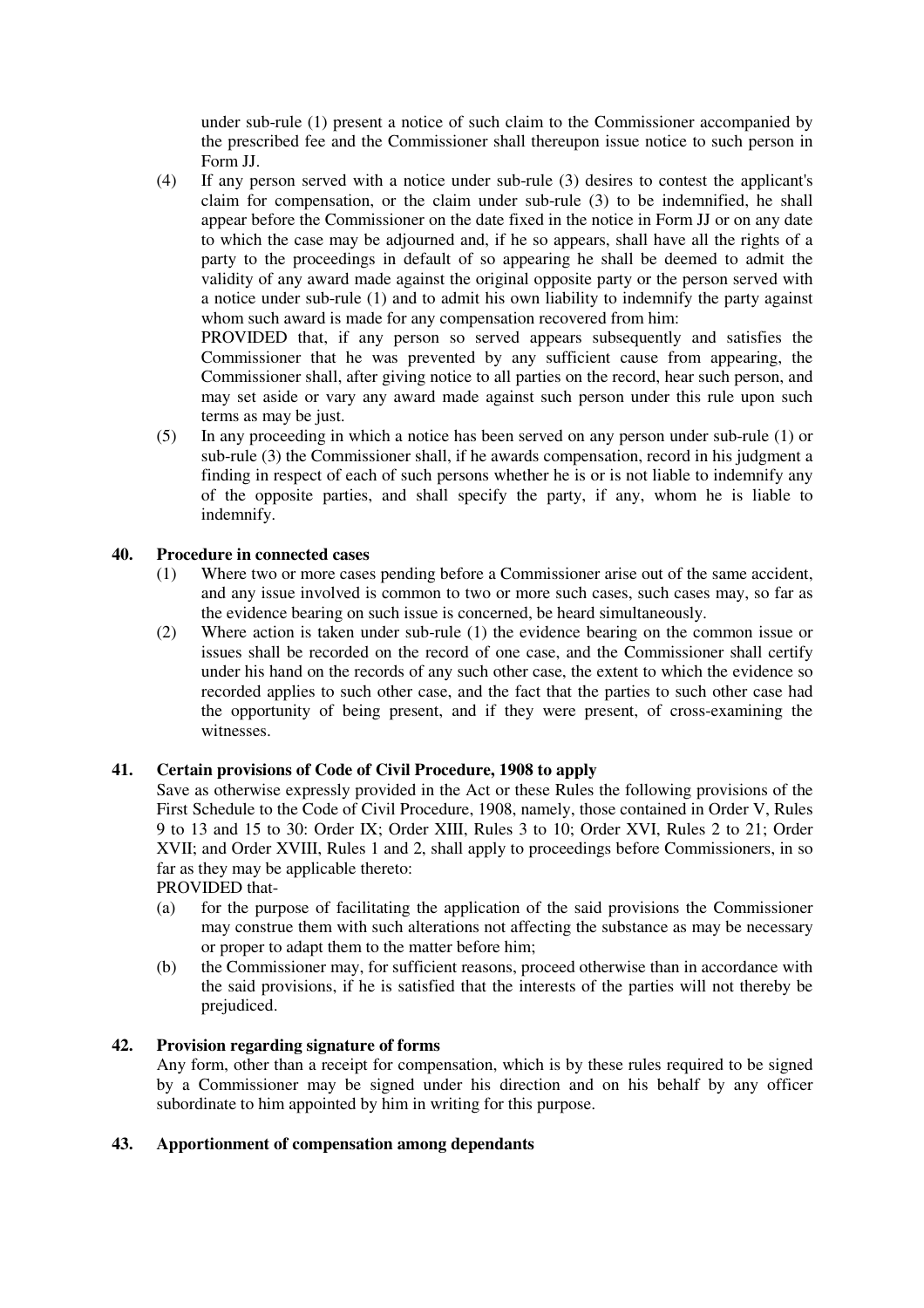The provisions of this part, except those contained in rules 26, 27 and 39 shall, as far as may be, apply in the case of any proceedings relating to the apportionment of compensation among the dependants of a deceased workman.

#### **Part VI Transfer**

#### **44. Transfer for report**

- (1) A Commissioner transferring any matter to another Commissioner for report in accordance with sub-section (2) of section 21 shall, along with the documents referred to in that sub-section, transmit to such other Commissioner a concise statement, in the form of questions for answer of the matter on which report is required.
- (2) A Commissioner to whom a case is so transferred for report shall not be required to report on any question of law.

#### **45: Transmission of money**

Money transmitted by one Commissioner to another in accordance with sub-section (2) of section 21 shall be transmitted either by remittance transfer receipt, or by money order or by messenger, as the Commissioner transmitting the money may direct.

#### **Part VII Appointment of Representatives**

#### **46. When representatives must be appointed**

Where any party to a proceeding is under the age of 15 years or is unable to make an appearance, the Commissioner shall appoint some suitable person, who consents to the appointment, to represent such party for the purposes of the proceeding.

#### **47. When new representative to be appointed**

If the Commissioner considers that the interests of any party for whom a representative has been appointed under rule 46 are not being adequately protected by that representative or if a person appointed to act as representative dies or becomes incapable of acting, or otherwise ceases to act as such, the Commissioner shall appoint in his place another person who consents to the appointment.

#### **Part VIII Record of Memoranda of Agreement**

#### **48. Form of memorandum**

Memorandum of agreement sent to the Commissioner under sub-section (1) of section 28 shall, unless the Commissioner otherwise directs, be in duplicate, and shall be in as close conformity as the circumstances of the case admit with Form K or Form L or Form M, as the case may be.

#### **49. Procedure where Commissioner does not consider that he should refuse to record memorandum**

(1) On receiving a memorandum of agreement, the Commissioner shall, unless he considers that there are grounds for refusing to record the memorandum, fix a date for recording the same, and shall issue a notice in writing in Form N to the parties concerned that in default of objections he proposes to record the memorandum on the date so fixed: PROVIDED that the notice may be communicated orally to any parties who are present at the time when notice in writing would otherwise issue.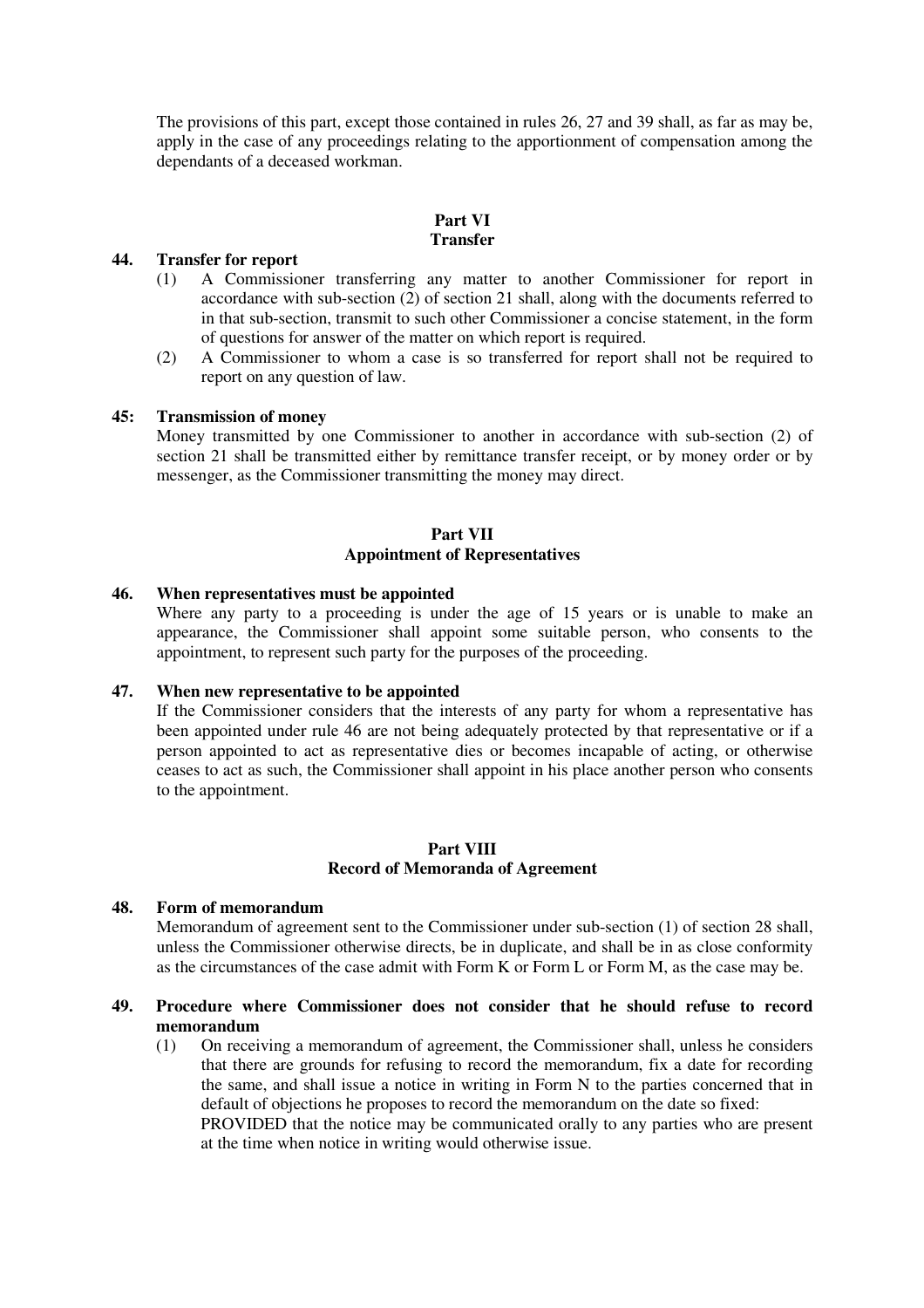(2) On the date so fixed, the Commissioner shall record the memorandum unless, after hearing any of the parties who appear and desire to be heard, he considers that it ought not to be recorded: PROVIDED that the issues of a notice under sub-rule (1) shall not be deemed to prevent

the Commissioner from refusing to record the memorandum on the date so fixed even if no objection be made by any party concerned.

(3) If on such date the Commissioner decides that the memorandum ought not to be recorded, he shall inform the parties present of his decision and of the reasons therefor, and, if any party desiring the memorandum to be recorded is not present, he shall send information to that party in Form O.

# **50. Procedure where Commissioner considers he should refuse to record memorandum**

- (1) If, on receiving a memorandum of agreement, the Commissioner considers that there are grounds for refusing to record the same, he shall fix a date for hearing the party or parties desiring the memorandum to be recorded, and shall inform such party or parties and, if he thinks fit, any other party concerned, of the date so fixed and of the grounds on which he considers that the memorandum should not be recorded.
- (2) If the parties to be informed are not present, a written notice shall be sent to them in Form P or Form Q, as the case may be, and the date fixed in such notice shall be not less than seven days after the date of the issue of the same.
- (3) If, on the date fixed under sub-rule (1), the party or parties desiring the memorandum to be recorded show adequate cause for proceeding to record the same, the Commissioner may, if information has already been given to all the parties concerned, record the agreement. If information has not been given to all such parties, he shall proceed in accordance with rule 49.
- (4) If, on the date so fixed, the Commissioner refuses to record the memorandum, he shall send notice in Form O to any party who did not receive information under sub-rule (1).

#### **51. Procedure on refusal to record memorandum**

- (1) If in any case the Commissioner refuses to record a memorandum of agreement, he shall briefly record his reasons for such refusal.
- (2) If the Commissioner refuses to record a memorandum of agreement, he shall not pass any order directing the payment of any sum or amount over and above the sum specified in the agreement, unless opportunity has been given to the party liable to pay such sum to show cause why it should not be paid.
- (3) Where the agreement is for the redemption of half-monthly payments by the payment of a lump sum, and the Commissioner considers that the memorandum of agreement should not be recorded by reason of the inadequacy of the amount of such sum as filed in the agreement, he shall record his estimate of the probable duration of the disablement of the workman.

#### **52. Registration of memorandum accepted for record**

In recording a memorandum of agreement, the Commissioner shall cause the same to be entered in a register in Form R and shall cause an endorsement to be entered under his signature on a copy of the memorandum to be retained by him in the following terms, namely: " THIS MEMORANDUM OF AGREEMENT BEARING SERIAL NO OF 19\_\_.., IN THE REGISTER HAS BEEN RECORDED THIS  $DAY$  OF

> Sd Commissioner"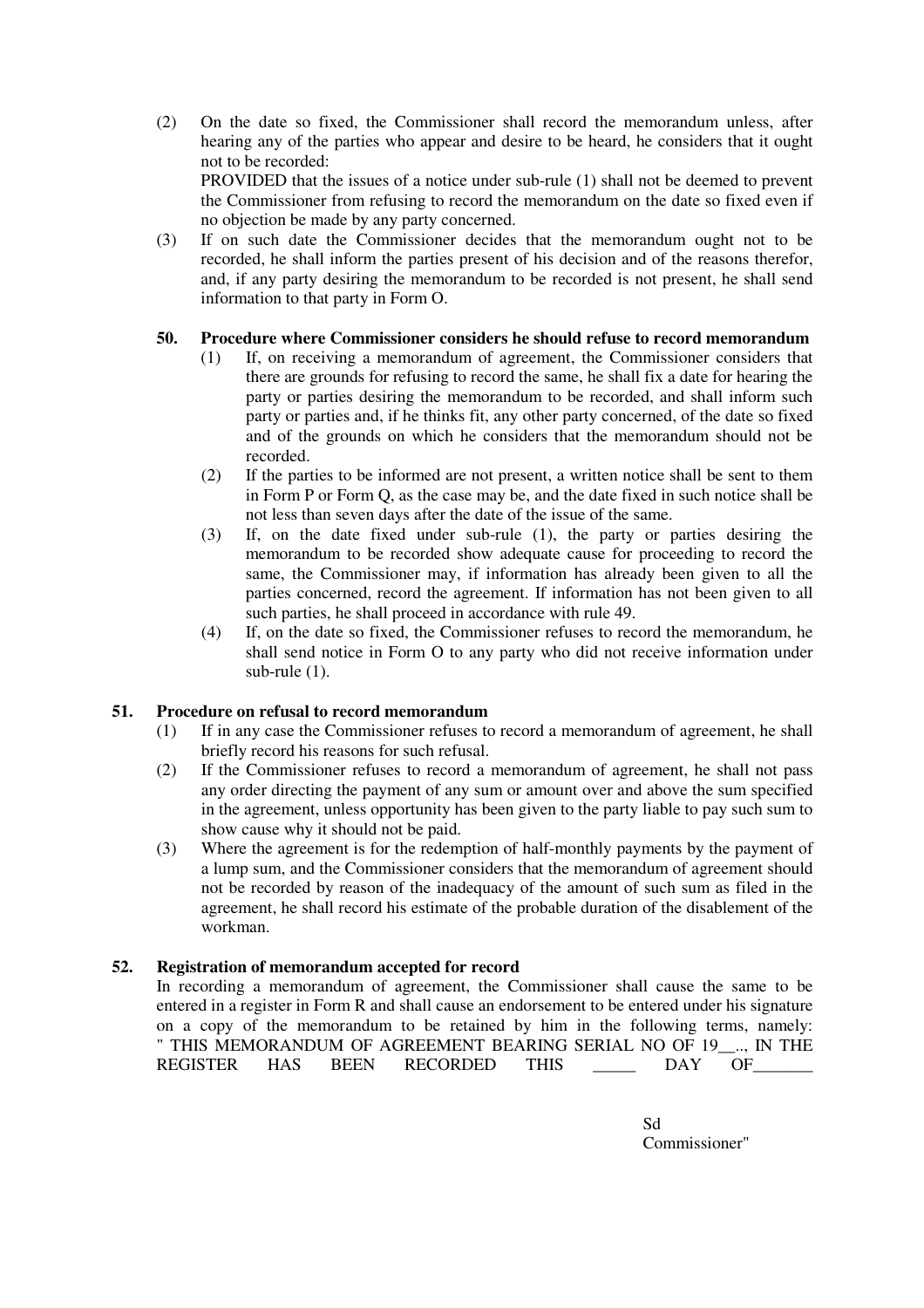# **FORM A**

#### See Rule 6(1)

# **Deposit of Compensation for fatal accident Section 8(1) of the Workmen's Compensation Act, 1923**

1. Compensation amounting to Rs is hereby presented for deposit in respect of injuries resulting in the death of the workman, Whose particulars are given below, which occurred on \_\_\_\_\_\_\_\_\_\_\_\_\_\_\_\_\_\_\_\_\_\_\_\_\_\_\_.

Name and the state of the state of the state of the state of the state of the state of the state of the state of the state of the state of the state of the state of the state of the state of the state of the state of the s Father's Name (Husband's name in case of married woman and window). Caste Local address and the contract of the contract of the contract of the contract of the contract of the contract of the contract of the contract of the contract of the contract of the contract of the contract of the contract Permanent address

His/Her monthly wages are estimated at Rs

He/She was over/under the age of 15 years at the time of his/her death.

2. The said workman had, prior to the date of his/her death received the following payments, namely:

| נכרו.                   | on | .כה | on |
|-------------------------|----|-----|----|
| נכרו.                   | on | ĸs. | on |
| ĸs.                     | nn | ĸs. | or |
| Amounting in all to Rs. |    |     |    |

3. An advance of Rs has been made on account of compensation

to being his/her dependant.

4. \*I do not desire to be made a party to the proceedings for distribution of the aforesaid compensation.

Dated 19 .

\*An employer desiring to be made a party to the proceeding should strike out the words "do not".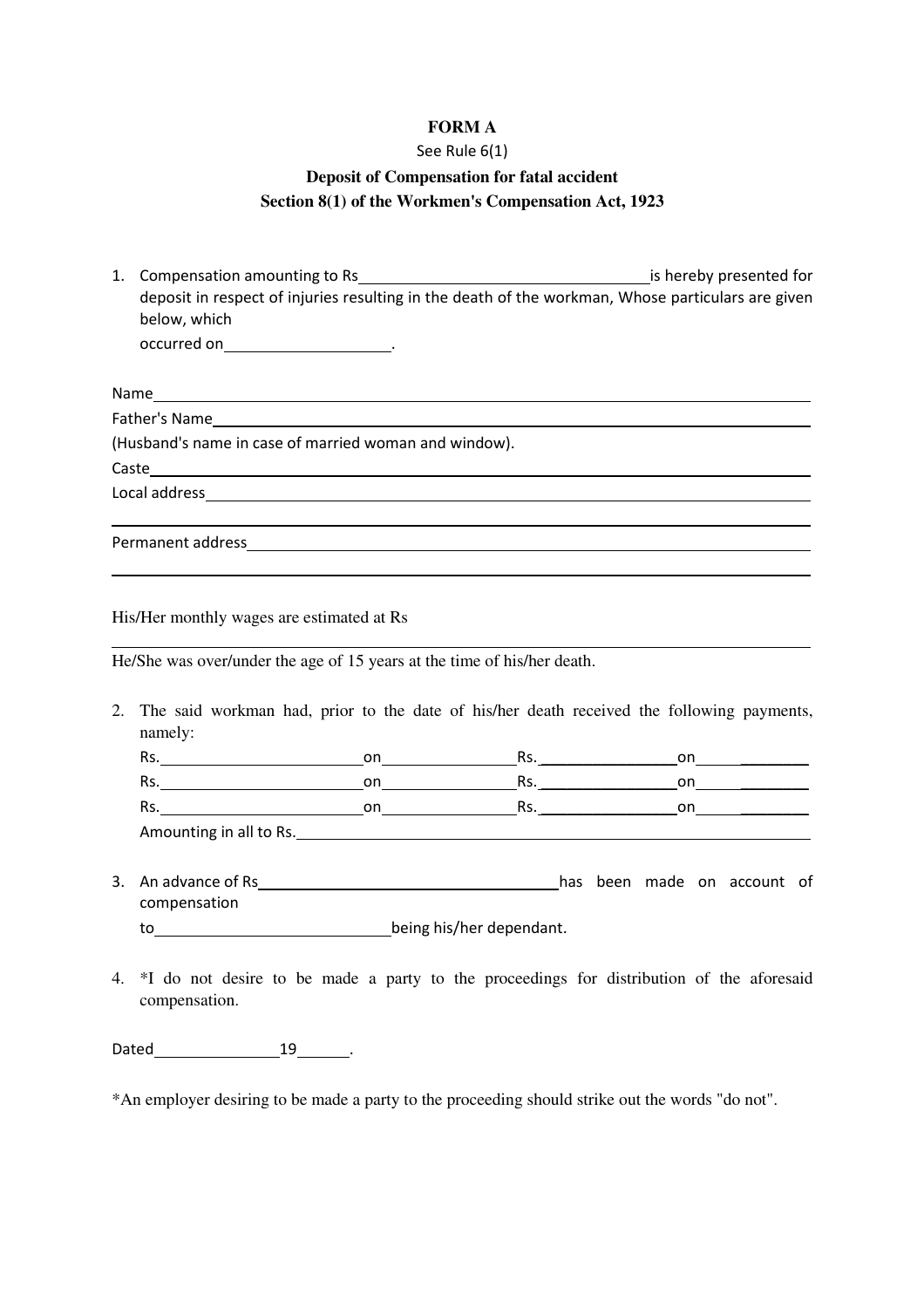# FORM AA [See rule 6 (1)]

# DEPOSIT OF COMPENSATION FOR NON-FATAL ACCIDENT TO A WOMAN OR PERSON UNDER LEGAL DISABILITY (Section 8(1) of the Workmen's Compensation Act, 1923)

Compensation amounting to Rs. …………………………. is hereby presented for deposit in respect of injuries sustained by ……………………… residing at …………………………… on …………… resulting in the loss of / temporary disablement. His / Her monthly wages are estimated at Rs.……………………… He / She was over / under the age of 15 years at the time of the accident.

2. The said injured workman has prior to the date of the deposit received the following halfmonthly payments, namely :

Rs. …………… on ………… Rs. ……………… on …………

Rs. …………… on ………… Rs. ……………… on …………

Rs. …………… on ………… Rs. ……………… on …………

Dated ………………………….. 20……………..

Employer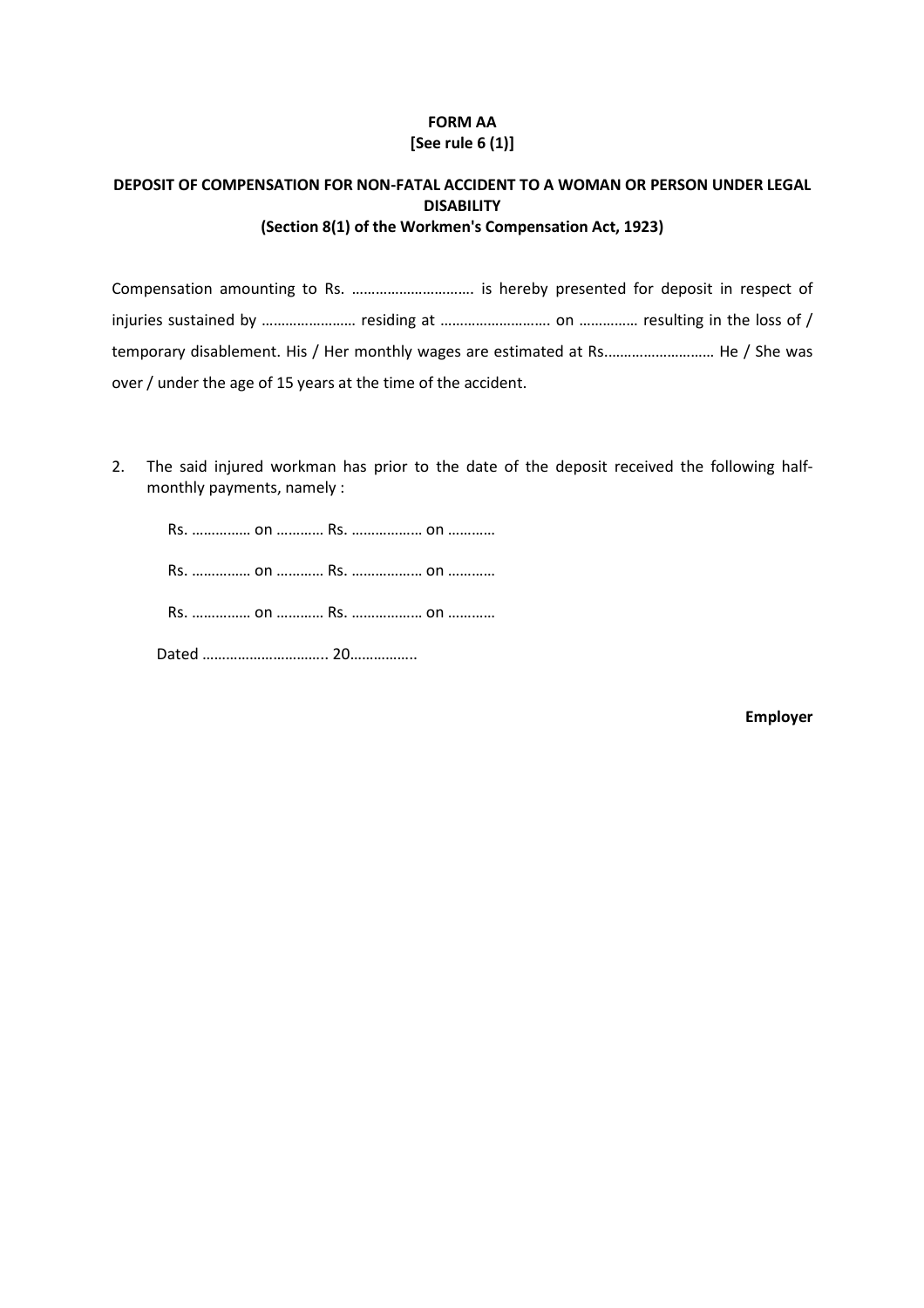# FORM B [Rule 6] RECEIPT FOR COMPENSATION

[Deposit under Section 8(1) of the Workmen's Compensation Act, 1923]

| Book No   | Receipt No | Register No |  |  |
|-----------|------------|-------------|--|--|
| Depositor |            |             |  |  |
|           |            |             |  |  |
|           |            |             |  |  |
|           |            |             |  |  |

Dated the 19………………. Commissioner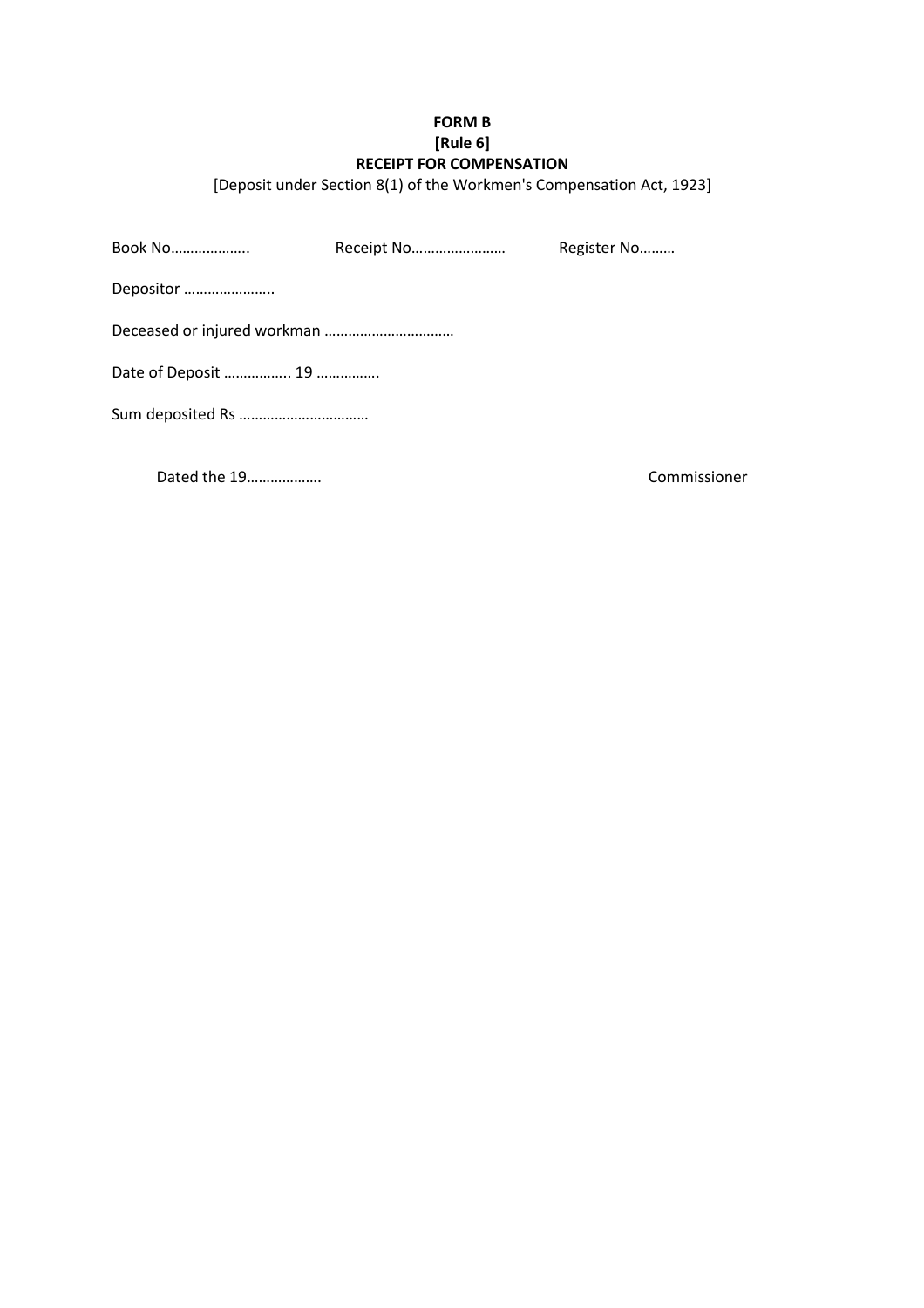# FORM C [Rule 61 STATEMENT OF DISBURSEMENTS

[Section 8(4) of the Workmen's Compensation Act, 1923]

| Serial No                                                                     |              |
|-------------------------------------------------------------------------------|--------------|
| Depositor                                                                     |              |
| Date                                                                          |              |
| Amount deposited                                                              |              |
| Amount deducted and re-paid to the employer under the proviso to section 8(1) |              |
|                                                                               |              |
| Compensation paid to the following dependant(s):                              |              |
| Name                                                                          | Relationship |
|                                                                               |              |
|                                                                               |              |
|                                                                               |              |
| Total-                                                                        |              |
|                                                                               |              |

Commissioner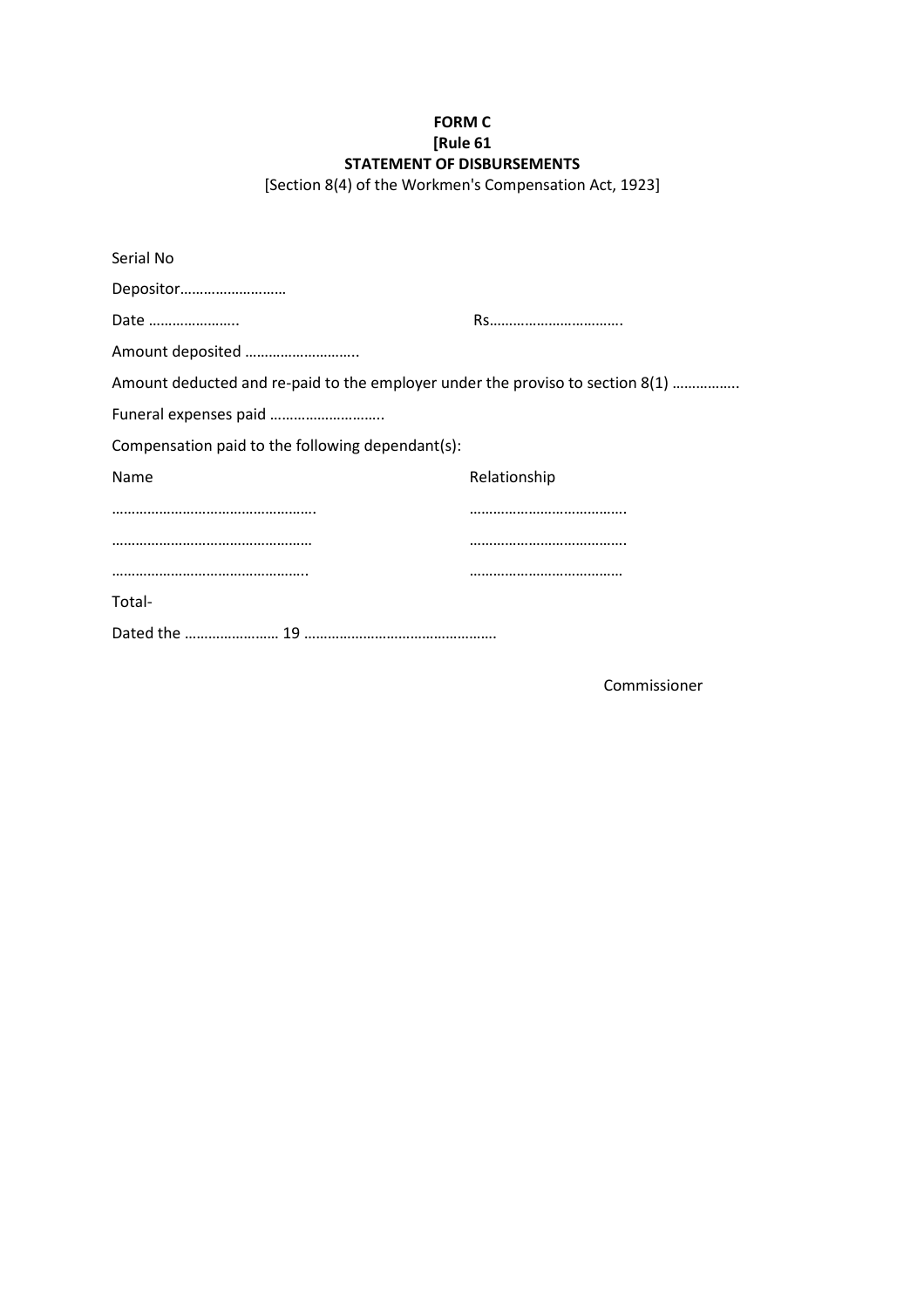# FORM D [See rule 9]

# DEPOSIT OF COMPENSATION FOR NON-FATAL ACCIDENTS, OTHER THAN TO A WOMAN OR PERSON UNDER LEGAL DISABILITY (Section 8(2) of the Workmen's Compensation Act, 1923)

Compensation amounting to Rs. …………………………. is hereby presented for deposit in respect of permanent / temporary injuries sustained by …………………… residing at ………………………. which occurred on ………………..20 ………………

Dated ……………….. 20 ………………….

Employer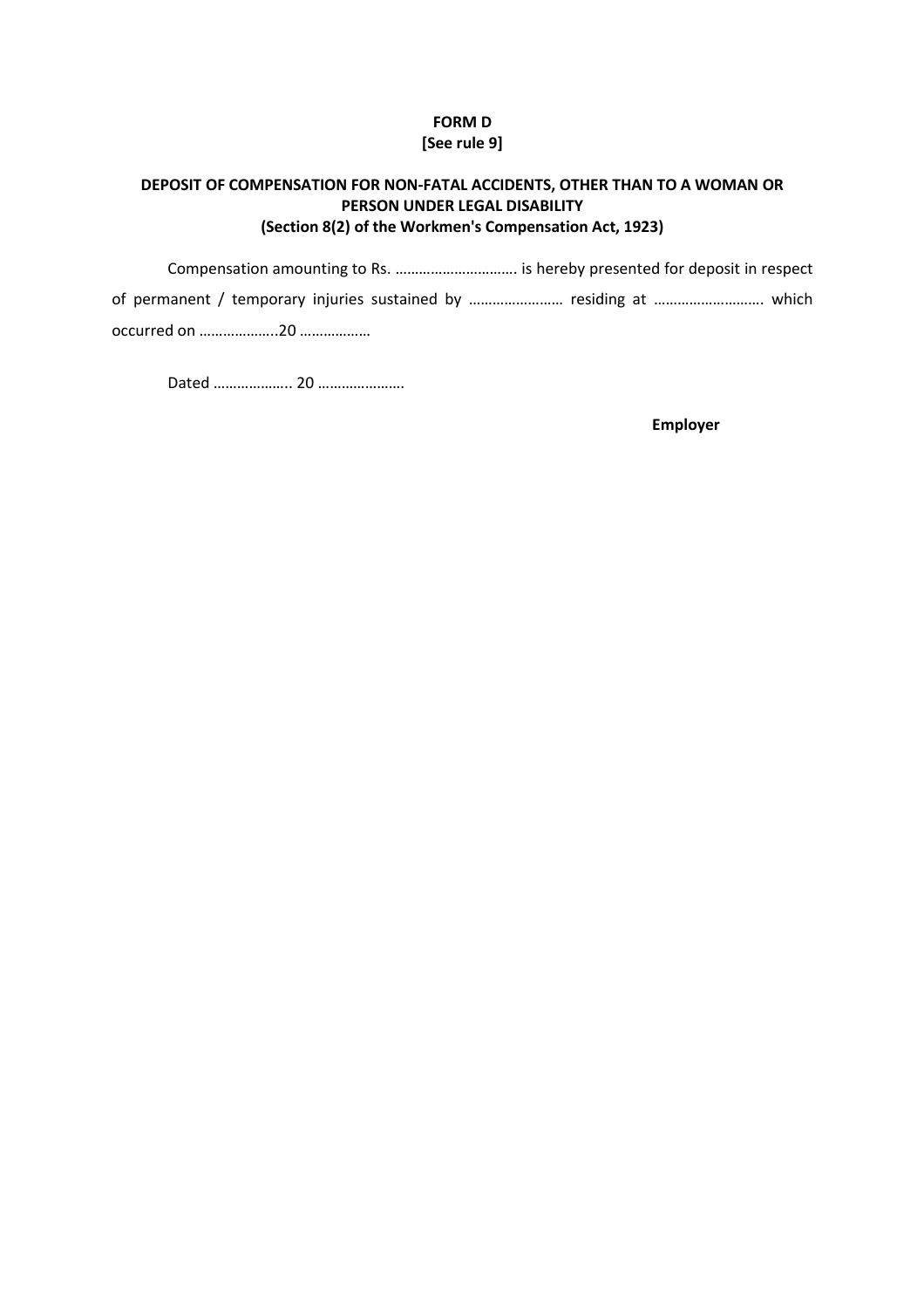# FORM EE [See rule 11]

## REPORT OF FATAL ACCIDENTS

To,

…………………………………………………..

…………………………………………………..

Sir,

I have the honour to submit the following report of an accident which occurred on ........................... (date) at ……………………………(here enter details of premises)………………. and which resulted in the death of the workman / workmen of whom particulars are given in the statement annexed.

2 The circumstances attending the death of the workman / workmen were as under :

- (a) Time of the accident.
- (b) Place where the accident occurred.
- (c) Manner in which deceased was / were employed at time.
- (d) Cause of the accident.
- (e) Any other relevant particulars.

I have etc.

(Signature and designation of person making the report.)

| <b>Statement</b> |            |     |                         |                        |
|------------------|------------|-----|-------------------------|------------------------|
| <b>Name</b>      | <b>Sex</b> | Age | Nature of<br>employment | Full postal<br>address |
|                  |            |     |                         |                        |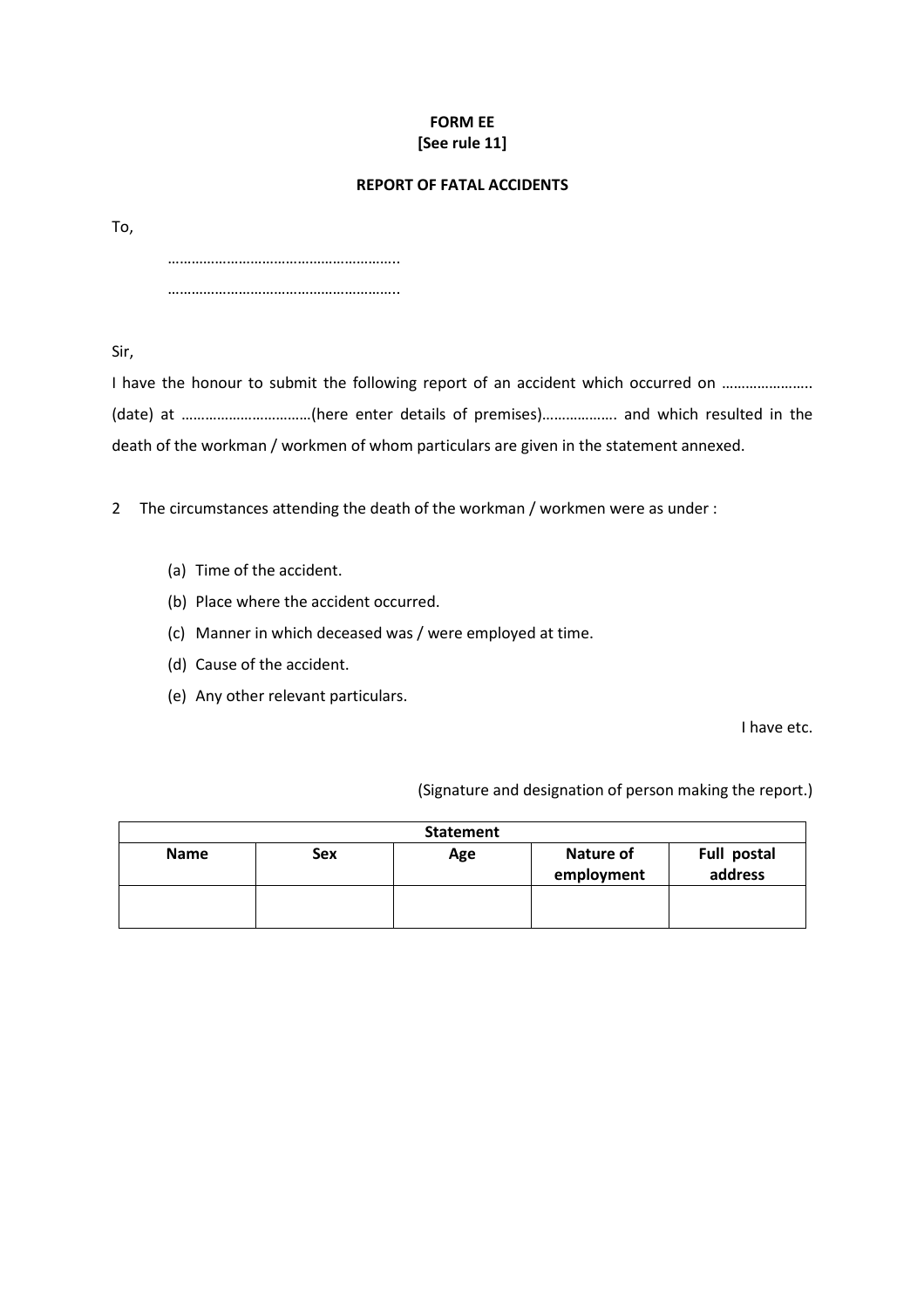# FORM F [See rule 20] APPLICATION FOR COMPENSATION BY WORKMAN

| To                                                                                                                                                                                                                                                                                                                                                                                                                                                           |
|--------------------------------------------------------------------------------------------------------------------------------------------------------------------------------------------------------------------------------------------------------------------------------------------------------------------------------------------------------------------------------------------------------------------------------------------------------------|
| The Commissioner for Workmen's Compensation,                                                                                                                                                                                                                                                                                                                                                                                                                 |
|                                                                                                                                                                                                                                                                                                                                                                                                                                                              |
| residing at                                                                                                                                                                                                                                                                                                                                                                                                                                                  |
|                                                                                                                                                                                                                                                                                                                                                                                                                                                              |
| versus                                                                                                                                                                                                                                                                                                                                                                                                                                                       |
|                                                                                                                                                                                                                                                                                                                                                                                                                                                              |
| It is hereby submitted that -<br>(1) the applicant, a workman employed by (a contractor with) the opposite party on the<br>out of and in the course of his employment.                                                                                                                                                                                                                                                                                       |
| The cause of the injury was (here insert briefly in ordinary language the cause of the injury)                                                                                                                                                                                                                                                                                                                                                               |
|                                                                                                                                                                                                                                                                                                                                                                                                                                                              |
| (2) the applicant sustained the following injuries, namely -                                                                                                                                                                                                                                                                                                                                                                                                 |
| under the age of 15 years.                                                                                                                                                                                                                                                                                                                                                                                                                                   |
| (b) Notice was served as soon as practicable.                                                                                                                                                                                                                                                                                                                                                                                                                |
| (5) the applicant is accordingly entitled to receive -<br>(a) half-monthly payment of Rs.  form the  day of 20to<br>(b) a lump sum payment of Rs.                                                                                                                                                                                                                                                                                                            |
| (6) the applicant has taken the following steps to secure a settlement by agreement, namely<br>but it has proved impossible to settle the questions in dispute because                                                                                                                                                                                                                                                                                       |
| * You are therefore requested to determine the following questions in dispute, namely -<br>(a) whether the applicant is a workman within the meaning of the Act;<br>(b) whether the accident arose out of or in the course of the applicant's employment;<br>(c) whether the amount of compensation claimed is due, or any part of that amount;<br>(d) whether the opposition party is liable to pay such compensation as is due;<br>(e) etc. (as required). |
| <b>Applicant</b>                                                                                                                                                                                                                                                                                                                                                                                                                                             |

\*Strike out the clauses which are not applicable.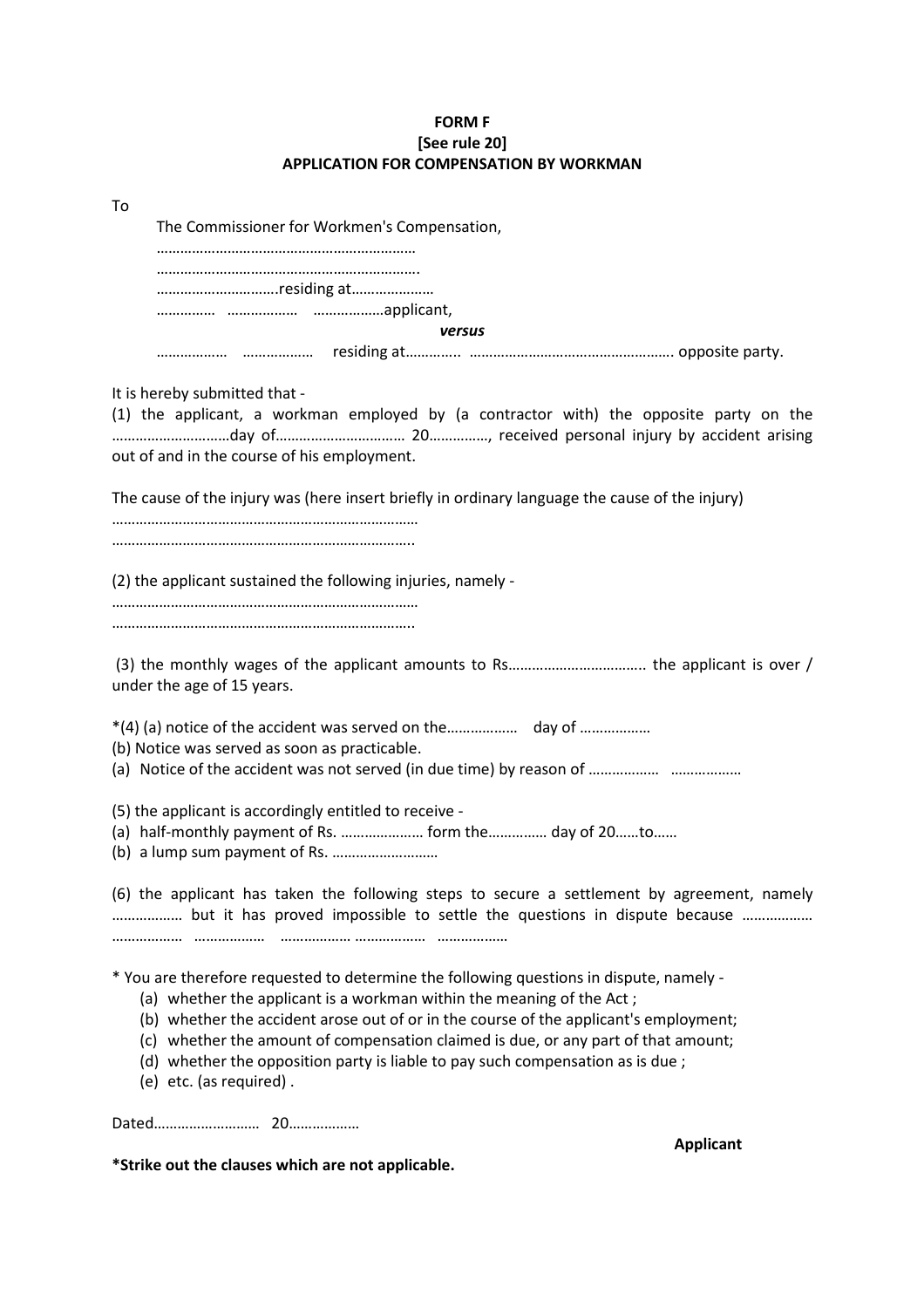# FORM G [See rule 20] APPLICATION FOR ORDER TO DEPOSIT COMPENSATION

| To,                                                                                        |
|--------------------------------------------------------------------------------------------|
|                                                                                            |
|                                                                                            |
| versus                                                                                     |
|                                                                                            |
| It is hereby submitted that-                                                               |
| (1) , a workman employed by (a contractor with) the opposite party on the  day             |
|                                                                                            |
|                                                                                            |
| cause of the injury was (here insert briefly in ordinary language the cause of the injury) |
|                                                                                            |
|                                                                                            |
|                                                                                            |
| (3) The monthly wages of the deceased amounts to Rs  The deceased was over/under the       |
| age of 15 years at the time of his death.                                                  |
| (a) Notice of the accident was served on the day of<br>$*(4)$                              |
| (b) Notice was served as soon as practicable.                                              |
|                                                                                            |
|                                                                                            |
|                                                                                            |
| (5) The deceased before his death received as compensation the total sum of Rs.            |

……………… ……………… ……………… The applicant(s) is / are accordingly entitled to receive a lump sum payment of Rs ……………… ……………… ……………… ………………

You are therefore requested to award to the applicant the said compensation or any other compensation to which he may be entitled.

Dated ……………… 20………………

Applicant

\* Strike out the clauses which are not applicable.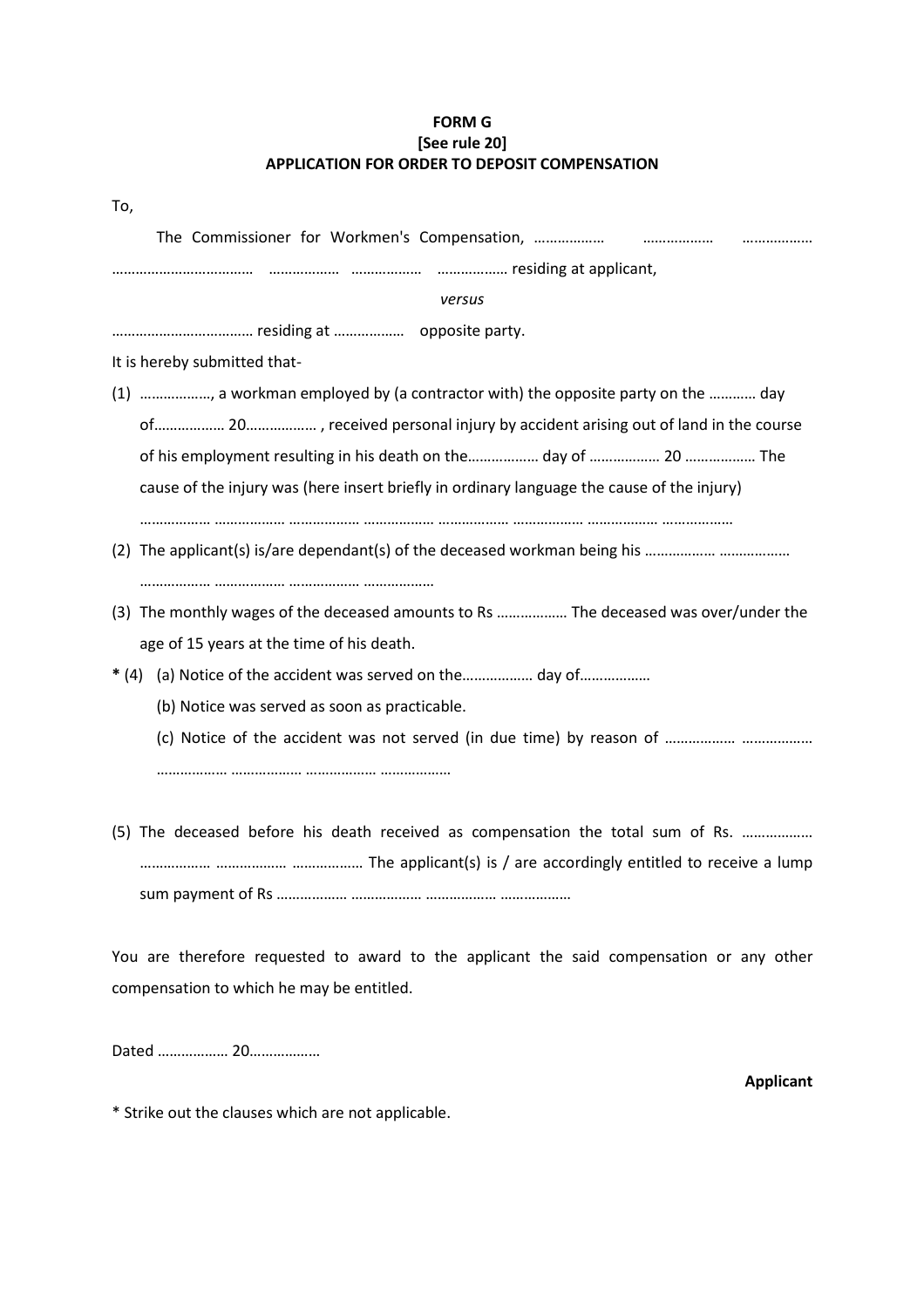# FORM H [Rule 201] APPLICATION FOR COMMUNICATION [Section 7 of the Workmen's Compensation Act, 1923] To the Commissioner for Workmen's Compensation,

|           |     |                                                                                     | opposite party |
|-----------|-----|-------------------------------------------------------------------------------------|----------------|
|           |     | It is hereby submitted that-                                                        |                |
| (1)       |     | The applicant/opposite party has been in receipt of half-monthly payments from      |                |
|           |     | to  in respect of temporary disablement by accident arising out of                  | and            |
|           |     | inthe course of his employment.                                                     |                |
| (2)       |     | The applicant is desirous that the right to receive half monthly payments should be |                |
| redeemed. |     |                                                                                     |                |
| (3)       | (a) | The opposite party is unwilling to agree to the redemption of the right to          |                |
|           |     | receive half monthly payments,                                                      |                |
|           | (b) | The parties have been unable to agree regarding the sum for which the               |                |
|           |     | rightto receive half-monthly payments should be redeemed.                           |                |
|           |     | You are, therefore, requested to pass orders-                                       |                |
|           | (a) | directing that the right to receive half-monthly payments should be                 |                |
|           |     | redeemed;                                                                           |                |
|           | (b) | fixing a sum for the redemption of the right to receive half-                       | monthly        |
|           |     | payments.                                                                           |                |

Dated the ………….. 19.... …………………

Applicant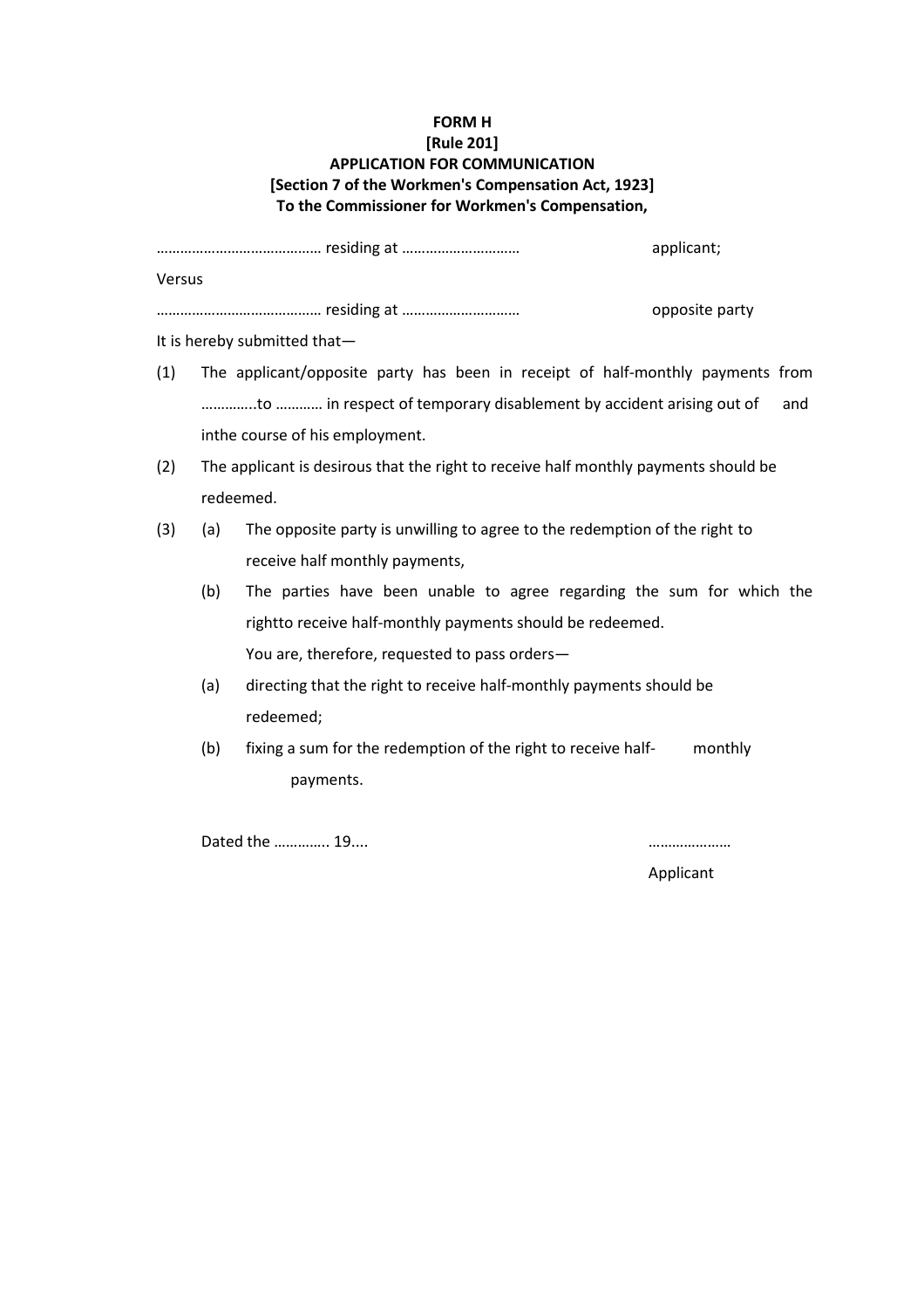# FORM J [Rule 39] **NOTICE**

Whereas a claim for compensation has been made by …………………….. applicant,against ………………………… and the said has claimed that you are liable under section 12(2) of the Workmen's Compensation Act, 1923, to indemnify him against any compensation which he may be liable to pay in respect of the aforesaid claim, you are hereby informed that you may appear before me on the …………. 19 ……………… and, contest the claim for compensation made by the said applicantor the claim for indemnity made but the opposite party. In default of your appearanceyyou will be deemed to admit the validity of any award made against the opposite partyand your liability to indemnify the opposite party for any compensation recovered fromhim.

Dated the …………… 19............... ………………………..

Commissioner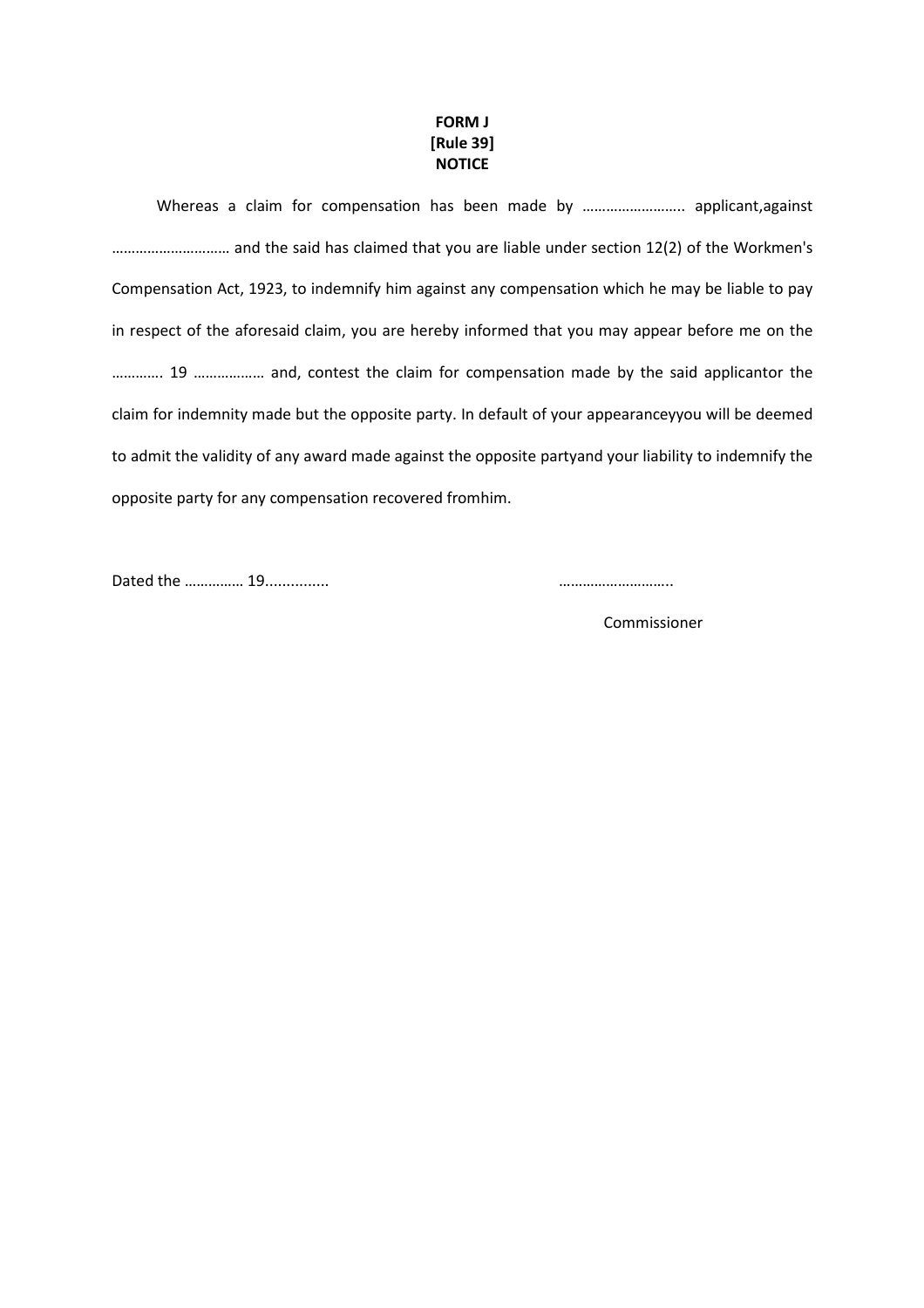# FORM JJ [Rule 39] **NOTICE**

Whereas a claim for compensation has been made by …………………….. applicant, against …………………… and the said has claimed that you are liable under section 12(2) of the Workmen's Compensation Act, 1923, to indemnify him against any compensation which he may be liable to pay in respect of the aforesaid claim, and whereas the said …………………………. on notice served has claimed that you …………………… stand to him in the relation of a contractor from whom the applicant …………………….. could have recovered compensation, you are hereby informed that you may appear before me on dt …………. 19 …………….. , and contest the claim for compensation made by the said applicant or the claim for indemnity made by the opposite party ………………… . In default of your appearance you will be deemed to admit thevalidity of any award made against the opposite party ……………….. , and your liability to indemnify the opposite party ……………… for any compensation recovered from him.

Dated the ……………. 19 ………………………

Commissioner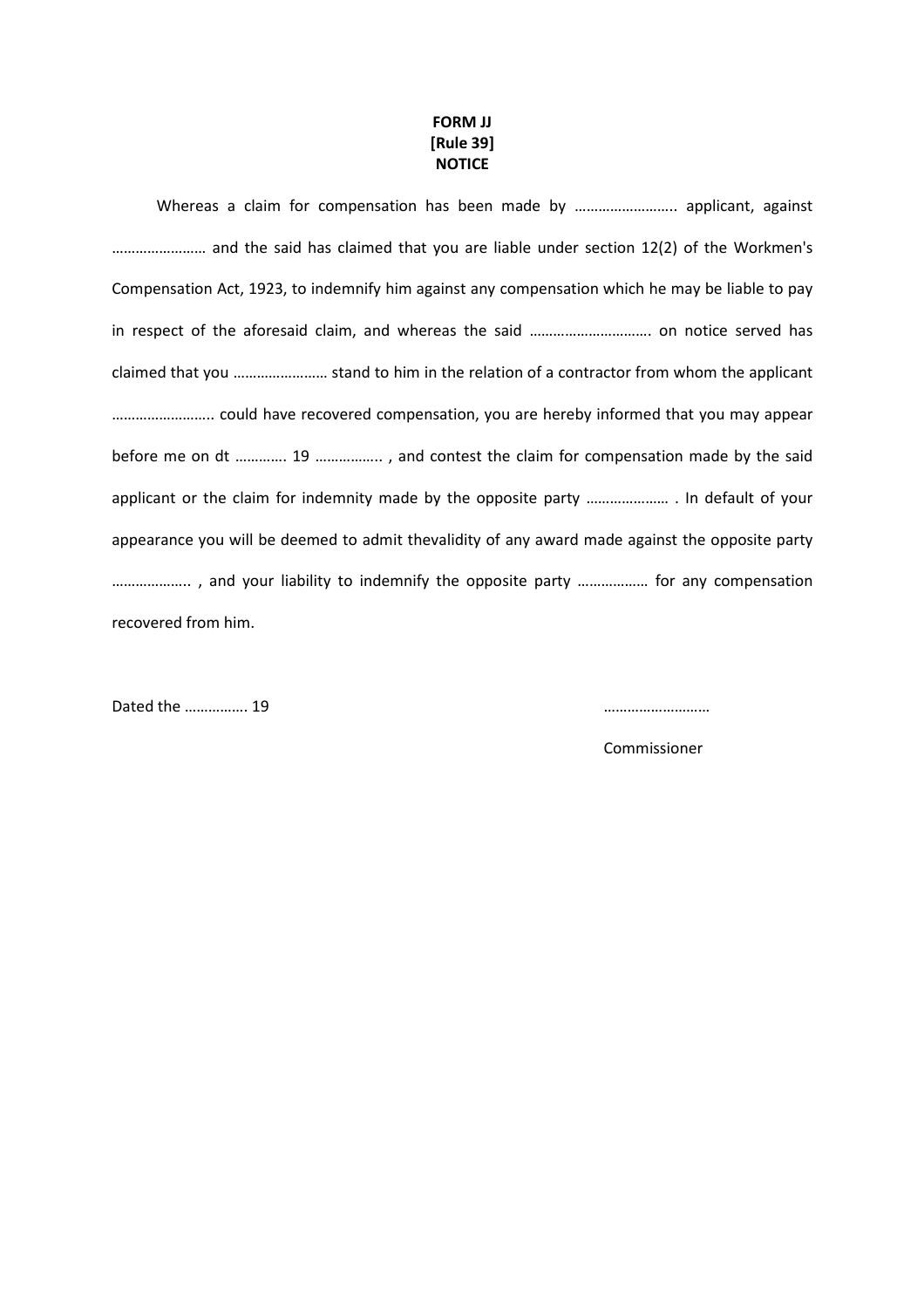# FORM K [See rule 48] MEMORANDUM OF AGREEMENT

 It is hereby submitted that on the……………. day of……………. 20……………. personal injury was caused to……………. residing at……………. by accident arising out of and in the course of employment in……………. The said injury has resulted in temporary disablement to the said workman whereby it is estimated that he will be prevented from earning more than of his previous / any wage for a period…………… months. The said workman has been in receipt of half-monthly payments which have Continued from the ……………. day of……………. 20 ……………. until the …………….day of……………20…………amounting to Rs……………. in all. The said workmen's monthly wages are estimated at Rs……………. The workman is over the age of 15 years / will reach the age of 15 years on …………:

It is further submitted that……………. the employer of said workman has agreed to pay, and the said workman has agreed to accept, the sum of Rs……………. in full settlement of all and every claim under the Workmen's Compensation Act, 1923, in respect of all disablement of a temporary nature arising out of the said accident, whether now or hereafter to become manifest. It is therefore requested that this memorandum be duly recorded.

Note. -An application to register an agreement can be presented under the signature of one party, provided that the other party has agreed to the terms. But both signatures should be appended, whenever possible.

# Receipt to be filled in when the money has actually been paid

In accordance with the above agreement, I have this day received the sum of Rs. …………….

| Revenue |
|---------|
| Stamp   |
|         |

…………….…………….Workman Dated……………. 20…………….

The money has been paid and this receipt signed ill my presence-……….….……………. Witness.

Note.- This form may be varied to suit special cases, e.g., injury by occupational diseases, agreement when workman is under legal disability, -etc.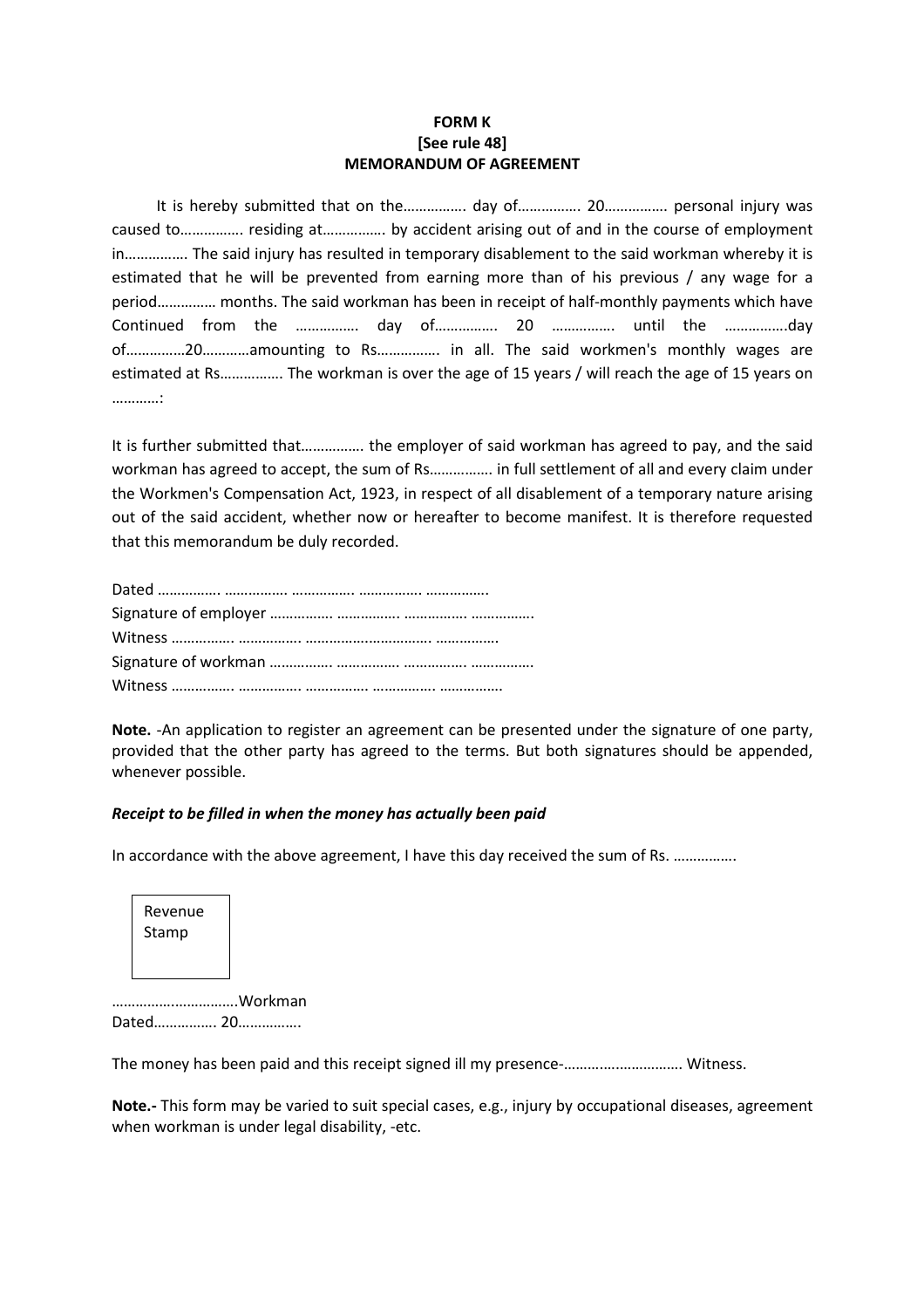# FORM L [See rule 48] MEMORANDM ON AGREEMENT

It is hereby submitted that on the day of……………. 20……………. personal injury was caused to……………. residing at……………. by accident arising out of and in the course of his employment in……………. The said injury has resulted in permanent disablement to the said workman of the following nature, namely:

……………. ……………. ……………. ……………. ……………. ……………. ……………. The said workman's monthly wages are estimated at Rs. ……………. ……………. …………….

The workman is over the age of 15 years / will reach the age of 15 years on………………. The said workman has, prior to the date of this agreement received the following payments namely:

It is further submitted that ……………. the employer of the said workman, had agreed to pay, and the said workman has agreed to accept the sum of Rs. ……………. in full settlement of all and every claim under the Workmen's Compensation Act, 1923, in respect of the disablement stated above and all disablement now manifest. It is therefore requested that this memorandum be duly recorded.

| Witness   |  |
|-----------|--|
| Witness   |  |
| Dated  20 |  |

Note. -An application to register an agreement can be presented under the signature of one party, provided that the other party has agreed to the terms. But both signatures should be appended, whenever possible.

#### Receipt to be filled in when the money has actually been paid

In accordance with the above agreement, I have this day received the sum of Rs. ................

| Revenue |  |
|---------|--|
| Stamp   |  |
|         |  |
|         |  |
|         |  |

Workman

…………………………………

Dated……………. 20…………….

The money has been paid and this receipt signed ill my presence-

…………… Witness.

Note.- This form may be varied to suit special cases, e.g., injury by occupational diseases, agreement when workman is under legal disability,- etc.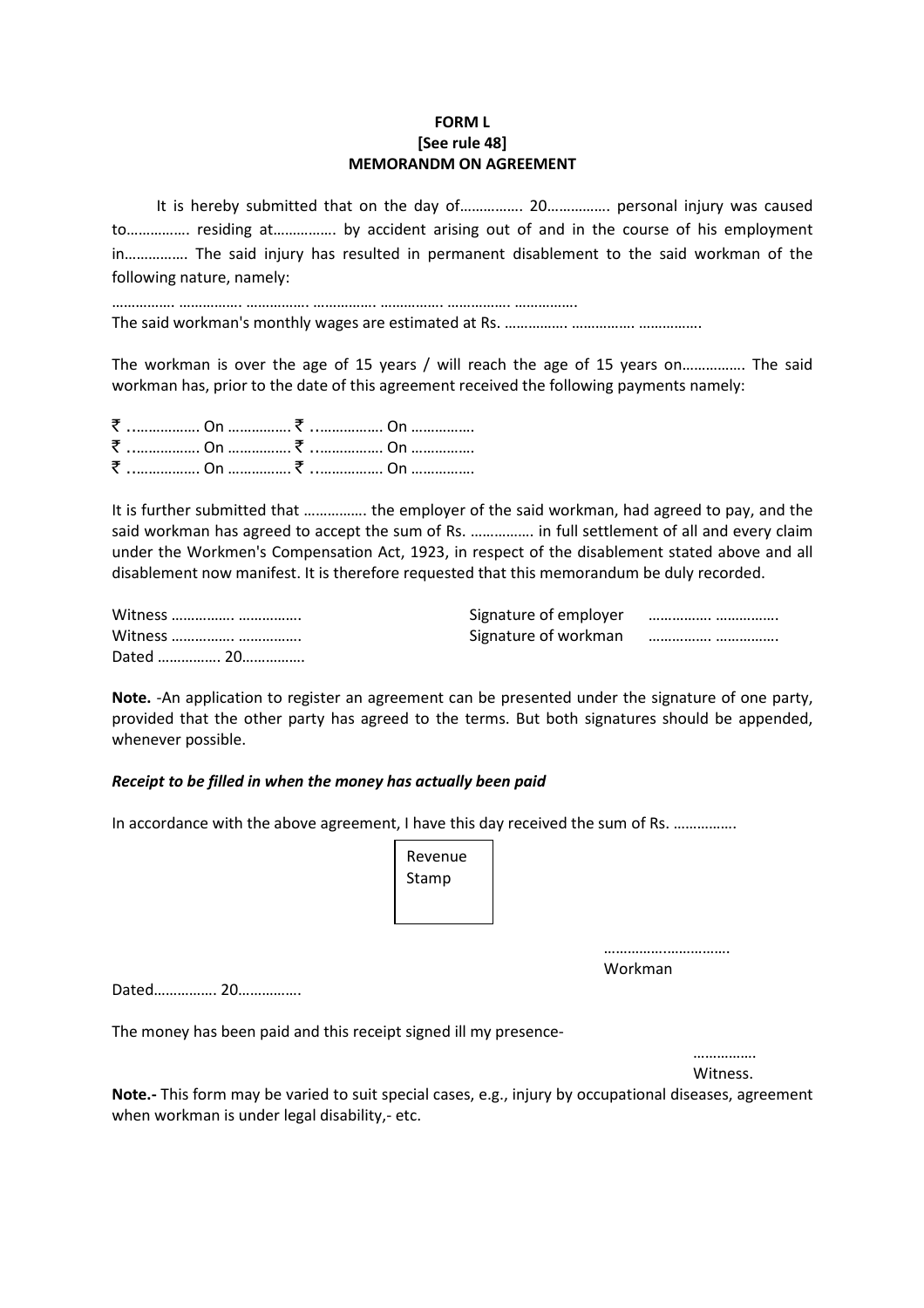# FORM M [Rule 48] MEMORANDUM OF AGREEMENT

It is hereby submitted that on the ………. Dayof …………….. , 19 ………….. , personal injury was caused to …………………… residing at ………………….. by accident arising out of and in the course of employment in ……………… . The said injury has resulted in temporary disablement to the said workman, who is at present in receipt of wages amounting to Rs ………….. per month/no wages.

The said workman's monthly wages prior to the accident are estimated at Rs ………….. . The workman is subject to a legal disability by reason of ...................

It is further submitted that ……………………. the employer of the work-man has agreed to pay and ……………………….. on behalf of the said workman has agreed to accept half-monthly payments at the rate of Rs ............. for the period of the said temporary disablement. This agreement is subject to the condition that the amount of the half-monthly payments may be varied in accordance with the provisions of the said Act on account of an alteration in the earnings of the said workman during disablement. It is further stipulated that all rights of commutation under section 7 of the said Act are unaffected by this Agreement. It is, therefore, requested that this memorandum be duly recorded.

| Witness      | Signature of employer |
|--------------|-----------------------|
| Witness      | Signature of workman  |
| Dated the 19 |                       |

Note : An application to register an agreement can be presented under the signature of one party, provided that the other party has agreed to the terms. But both signatures\*t should be appended, whenever possible;

# **RECEIPT**

# (To be filled in when the money has actually been paid)

In accordance with the above agreement, I have this day received the sum of Rs ………..

Dated the …….. , 19………. …………………

Workman

STAMP

The money has been paid and this receipt signed in my presence.

……………………… **Witness** 

Note : This form may be varied to suit special cases, eg., injury by occupational diseases, etc.,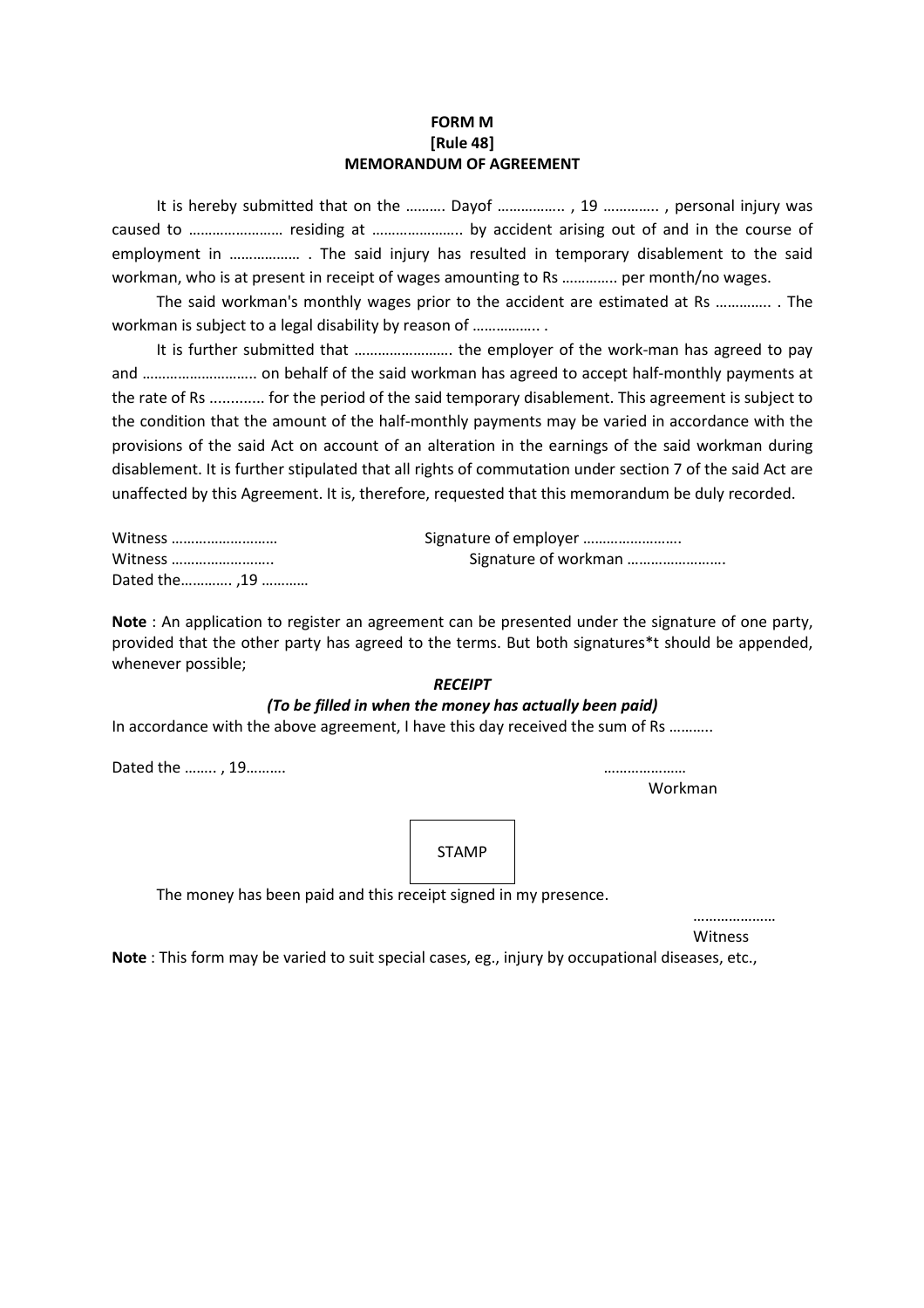### FORM N [Rule 49]

Whereas an agreement to pay compensation is said to have been reached between ………………………. and ……………………………… and whereas …………………….. has/have applied for registration of the agreement under section28 of the Workmen's Compensation Act, 1923, notice is hereby given that the said agreement will be taken into consideration on ……………. , 19 ………. , and that any objections to the registration of the said agreement should be made on that date. In the absence of valid objections it is my intention to proceed to the registration of the agreement.

Dated the …………….. ,19 …………………… …………………………………..

Commissioner

# FORM-0 [Rules 49 and 50]

| Take notice that registration of the agreement to pay compensation said to have been reached |  |  |
|----------------------------------------------------------------------------------------------|--|--|
|                                                                                              |  |  |
|                                                                                              |  |  |
|                                                                                              |  |  |

Commissioner

# FORM P [Rule 50]

| Whereas an agreement to pay compensation is said to have been reached between                 |  |  |  |  |  |  |
|-----------------------------------------------------------------------------------------------|--|--|--|--|--|--|
|                                                                                               |  |  |  |  |  |  |
| applied for registration of the agreement under section 28 of the Workmen's Compensation Act, |  |  |  |  |  |  |
| 1923, and whereas it appears to me that the said agreement ought not to be registered for the |  |  |  |  |  |  |
|                                                                                               |  |  |  |  |  |  |
|                                                                                               |  |  |  |  |  |  |
| no adequate cause is shown on that date, registration of the agreement will be refused.       |  |  |  |  |  |  |
|                                                                                               |  |  |  |  |  |  |

Commissioner